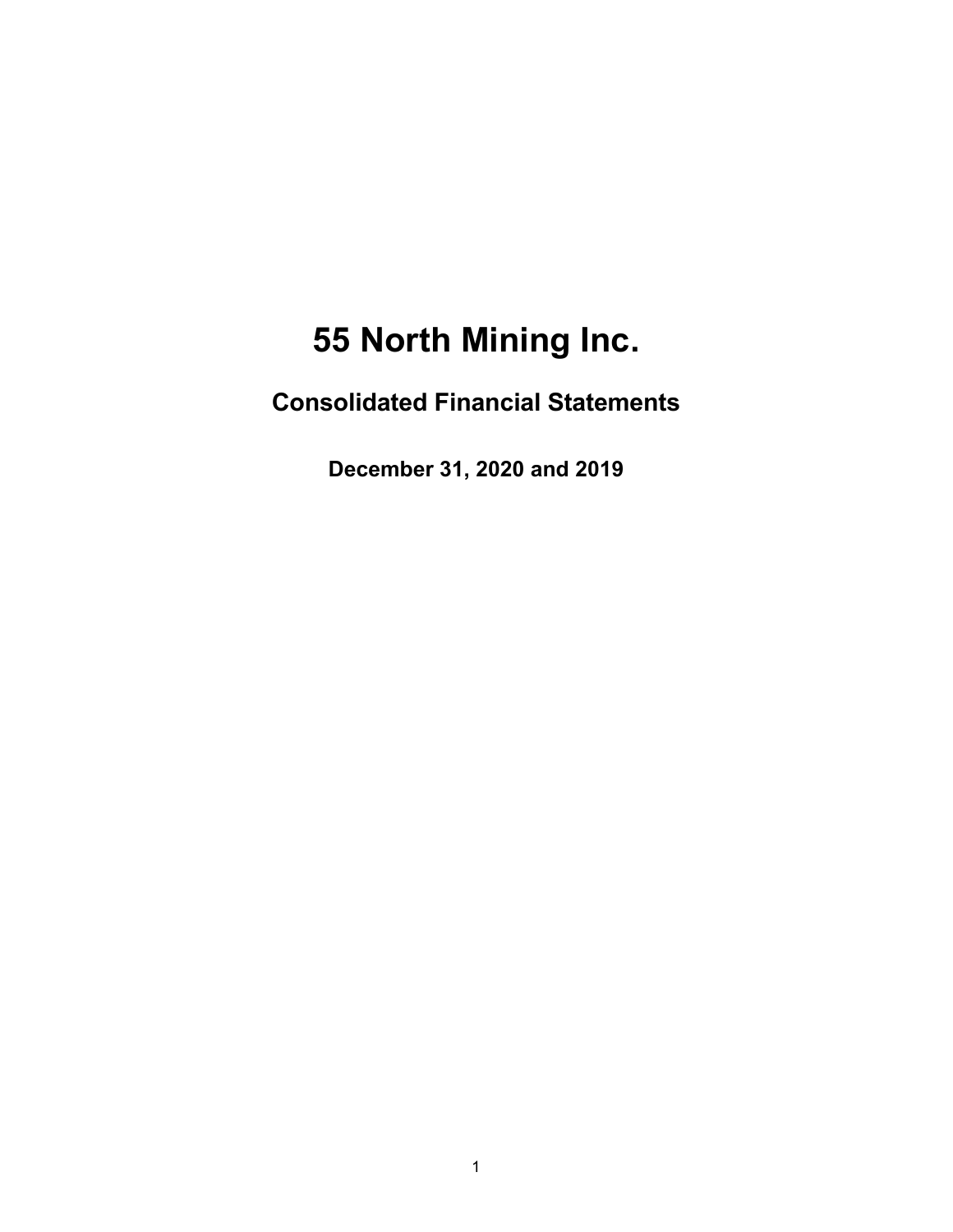

CHARTERED PROFESSIONAL ACCOUNTANTS

#### **INDEPENDENT AUDITOR'S REPORT**

#### **To the Shareholders of 55 North Mining Inc.:**

#### *Opinion*

We have audited the consolidated financial statements of 55 North Mining Inc. and its subsidiary (the Group), which comprise the consolidated statements of financial position as at December 31, 2020 and 2019 and the consolidated statements of loss and comprehensive loss, consolidated statements of changes in equity and consolidated statements of cash flows for the years then ended, and notes to the financial statements, including a summary of significant accounting policies.

In our opinion, the accompanying consolidated financial statements present fairly, in all material respects, the financial position of the Group as at December 31, 2020 and 2019 and its financial performance and its cash flows for the years then ended in accordance with International Financial Reporting Standards (IFRS).

#### *Basis for Opinion*

We conducted our audit in accordance with Canadian generally accepted auditing standards. Our responsibilities under those standards are further described in the *Auditor's Responsibilities for the Audit of the Consolidated Financial Statements* section of our report. We are independent of the Group in accordance with the ethical requirements that are relevant to our audit of the financial statements in Canada, and we have fulfilled our other ethical responsibilities in accordance with these requirements. We believe that the audit evidence we have obtained is sufficient and appropriate to provide a basis for our opinion.

#### *Material Uncertainty Related to Going Concern*

We draw attention to Note 1 in the financial statements, which indicates that the Group had a deficit of \$3,798,447 (2019 - \$1,210,433). As stated in Note 1, these events or conditions, along with other matters as set forth in Note 1, indicate that a material uncertainty exists that may cast significant doubt on the Group's ability to continue as a going concern. Our opinion is not modified in respect of this matter.

#### *Other Information*

Management is responsible for the other information. The other information comprises the Management's Discussion & Analysis.

Our opinion on the consolidated financial statements does not cover the other information and we do not express any form of assurance conclusion thereon.

In connection with our audit of the consolidated financial statements, our responsibility is to read the other information and, in doing so, consider whether the other information is materially inconsistent with the consolidated financial statements or our knowledge obtained in the audit or otherwise appears to be materially misstated. If, based on the work we have performed, we conclude that there is a material misstatement of this other information, we are required to report that fact. We have nothing to report in this regard.

*Responsibilities of Management and Those Charged with Governance for the Consolidated Financial Statements*  Management is responsible for the preparation and fair presentation of the consolidated financial statements in accordance with IFRS's, and for such internal control as management determines is necessary to enable the preparation of consolidated financial statements that are free from material misstatement, whether due to fraud or error.

In preparing the consolidated financial statements, management is responsible for assessing the Group's ability to continue as a going concern, disclosing, as applicable, matters related to going concern and using the going concern basis of accounting unless management either intends to liquidate the Group or to cease operations, or has no realistic alternative but to do so.

Those charged with governance are responsible for overseeing the Group's financial reporting process.

SCARROW & DONALD, CHARTERED PROFESSIONAL ACCOUNTANTS, LLP

100 – Five Donald Street **•** Winnipeg, Manitoba **•** R3L 2T4 **•** Business: (204) 982-9800 **•** Fax: (204) 474-2886 **•** www.scarrowdonald.mb.ca Scarrow & Donald, Chartered Professional Accountants, LLP is a Canadian owned Limited Liability Partnership established under the laws of Manitoba.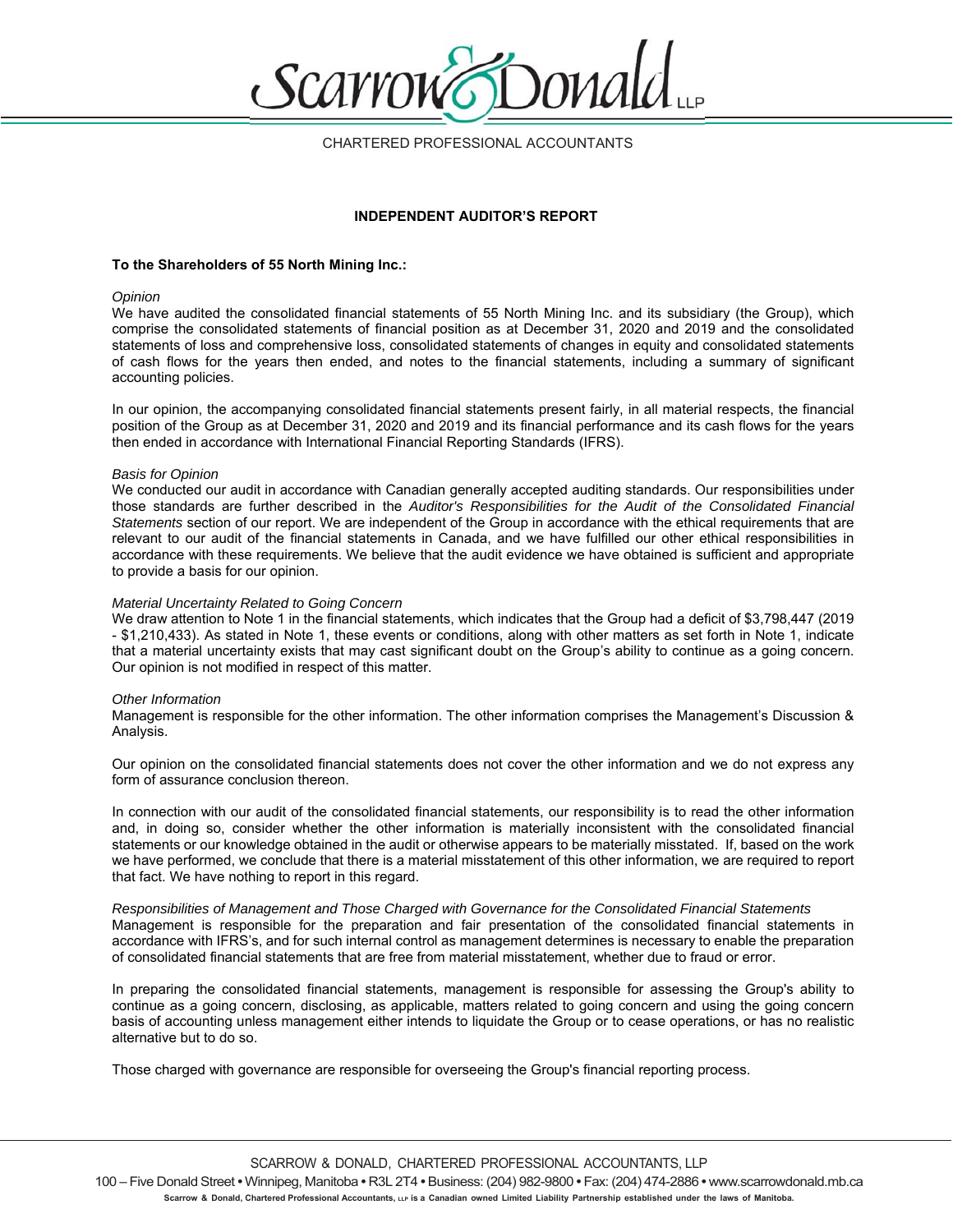#### *Auditor's Responsibilities for the Audit of the Consolidated Financial Statements*

Our objectives are to obtain reasonable assurance about whether the consolidated financial statements as a whole are free from material misstatement, whether due to fraud or error, and to issue an auditor's report that includes our opinion. Reasonable assurance is a high level of assurance, but is not a guarantee that an audit conducted in accordance with Canadian generally accepted auditing standards will always detect a material misstatement when it exists. Misstatements can arise from fraud or error and are considered material if, individually or in the aggregate, they could reasonably be expected to influence the economic decisions of users taken on the basis of these consolidated financial statements.

As part of an audit in accordance with Canadian generally accepted auditing standards, we exercise professional judgment and maintain professional skepticism throughout the audit. We also:

- Identify and assess the risks of material misstatement of the consolidated financial statements, whether due to fraud or error, design and perform audit procedures responsive to those risks, and obtain audit evidence that is sufficient and appropriate to provide a basis for our opinion. The risk of not detecting a material misstatement resulting from fraud is higher than for one resulting from error, as fraud may involve collusion, forgery, intentional omissions, misrepresentations, or the override of internal control.
- Obtain an understanding of internal control relevant to the audit in order to design audit procedures that are appropriate in the circumstances, but not for the purpose of expressing an opinion on the effectiveness of the Group's internal control.
- Evaluate the appropriateness of accounting policies used and the reasonableness of accounting estimates and related disclosures made by management.
- Conclude on the appropriateness of management's use of the going concern basis of accounting and, based on the audit evidence obtained, whether a material uncertainty exists related to events or conditions that may cast significant doubt on the Group's ability to continue as a going concern. If we conclude that a material uncertainty exists, we are required to draw attention in our auditor's report to the related disclosures in the consolidated financial statements or, if such disclosures are inadequate, to modify our opinion. Our conclusions are based on the audit evidence obtained up to the date of our auditor's report. However, future events or conditions may cause the Group to cease to continue as a going concern.
- Evaluate the overall presentation, structure and content of the consolidated financial statements, including the disclosures, and whether the consolidated financial statements represent the underlying transactions and events in a manner that achieves fair presentation.
- Obtain sufficient appropriate audit evidence regarding the financial information of the entities or business activities within the Group to express an opinion on the consolidated financial statements. We are responsible for the direction, supervision and performance of the group audit. We remain solely responsible for our audit opinion.

We communicate with those charged with governance regarding, among other matters, the planned scope and timing of the audit and significant audit findings, including any significant deficiencies in internal control that we identify during our audit.

We also provide those charged with governance with a statement that we have complied with relevant ethical requirements regarding independence, and to communicate with them all relationships and other matters that may reasonably be thought to bear on our independence, and where applicable, related safeguards.

The engagement partner on the audit resulting in this independent auditor's report is Scott Smith.

#### **Scarrow & Donald LLP**

Chartered Professional Accountants Winnipeg, Manitoba April 28, 2021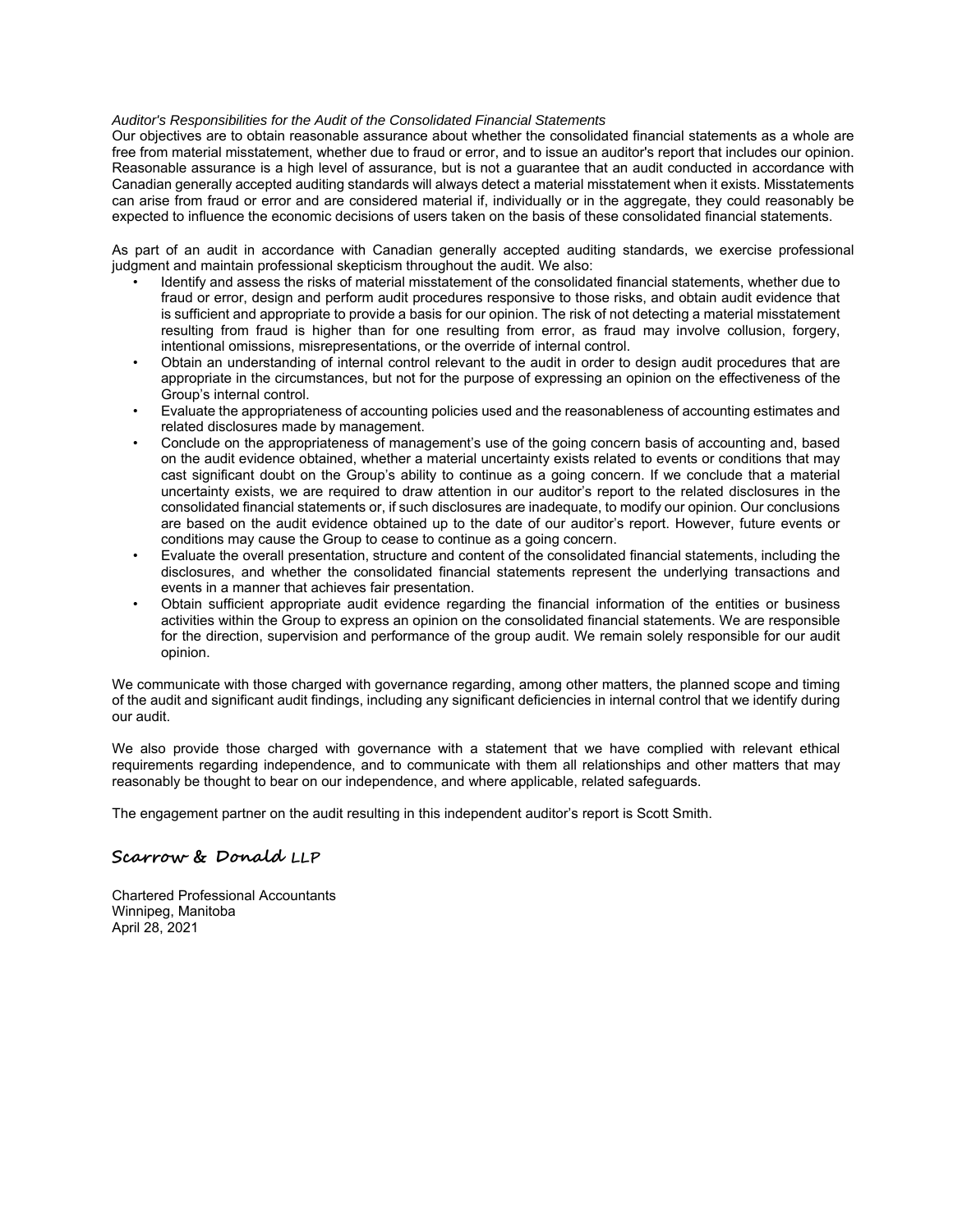# **55 North Mining Inc.**

### **Consolidated Statements of Financial Position**

*Expressed in Canadian dollars* 

|                                                                                                                                                                                                                                 |           | December 30,<br>2020                         |    | December 31,<br>2019                     |
|---------------------------------------------------------------------------------------------------------------------------------------------------------------------------------------------------------------------------------|-----------|----------------------------------------------|----|------------------------------------------|
| <b>ASSETS</b>                                                                                                                                                                                                                   |           |                                              |    |                                          |
| <b>Current assets</b>                                                                                                                                                                                                           |           |                                              |    |                                          |
| Cash                                                                                                                                                                                                                            | \$        | 479,699                                      | \$ | 478,139                                  |
| Restricted cash (Note 2b)                                                                                                                                                                                                       |           | 1,241,631                                    |    |                                          |
| Receivables                                                                                                                                                                                                                     |           | 169,150                                      |    | 33,481                                   |
| Prepaids                                                                                                                                                                                                                        |           | 133,800                                      |    |                                          |
| Loan receivable (Note 12)                                                                                                                                                                                                       |           |                                              |    | 428,233                                  |
| Investment (Note 6)                                                                                                                                                                                                             | 4,834,000 |                                              |    |                                          |
|                                                                                                                                                                                                                                 | \$        | 6,858,280 \$                                 |    | 939,853                                  |
| Investment (Note 6)                                                                                                                                                                                                             |           | ---                                          |    | 66,508                                   |
|                                                                                                                                                                                                                                 | \$        | 6,858,280                                    | \$ | 1,006,361                                |
| <b>LIABILITIES AND SHAREHOLDERS' DEFICIT</b><br><b>Current liabilities</b><br>Accounts payable and accrued liabilities<br>Dividend payable (Note 6)<br>Flow-through share premium liability (Note 16)<br>Loan payable (Note 12) | \$        | 388,284<br>3,838,994<br>528,841<br>4,756,119 | \$ | 173,560<br>210,095<br>220,000<br>603,655 |
| Long-term liabilities                                                                                                                                                                                                           |           |                                              |    |                                          |
| Canada Emergency Business Account (Note 7)                                                                                                                                                                                      |           | 30,000                                       |    |                                          |
|                                                                                                                                                                                                                                 |           | 4,786,119                                    |    | 603,655                                  |
| Shareholders' equity                                                                                                                                                                                                            |           |                                              |    |                                          |
| Share capital (Note 8)                                                                                                                                                                                                          |           | 3,882,775                                    |    | 1,368,750                                |
| Warrant reserve                                                                                                                                                                                                                 |           | 1,987,833                                    |    | 244,389                                  |
| <b>Deficit</b>                                                                                                                                                                                                                  |           | (3,798,447)                                  |    | (1, 210, 433)                            |
|                                                                                                                                                                                                                                 |           | 2,072,161                                    |    | 402,706                                  |
|                                                                                                                                                                                                                                 | \$        | 6,858,280                                    | \$ | 1,006,361                                |

*The accompanying notes are an integral part of these financial statements.*

On behalf of the Board:

ίķ

**Bruce Reid**  *Director*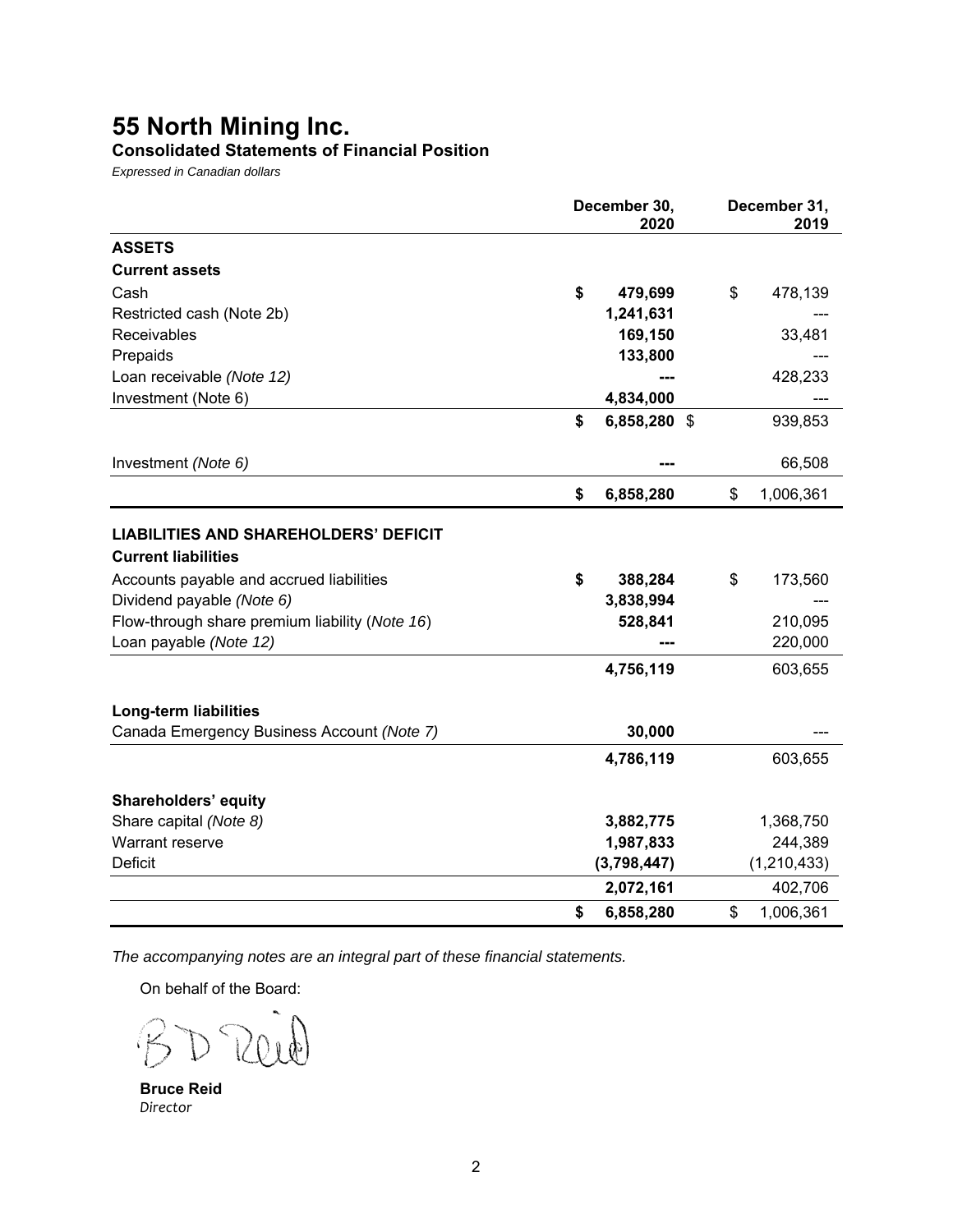# **55 North Mining Inc. Consolidated Statements of Loss and Comprehensive Loss For the years ended December 31, 2020 and 2019**

*Expressed in Canadian dollars* 

|                                                                                      | 2020         | 2019          |
|--------------------------------------------------------------------------------------|--------------|---------------|
| <b>Expenditures</b>                                                                  |              |               |
| Project expenditures                                                                 | \$1,093,064  | \$<br>50,116  |
| Listing costs                                                                        | 835,505      |               |
| Management and consulting                                                            | 418,860      | 100,000       |
| Promotion and shareholder communications                                             | 254,683      |               |
| Professional fees                                                                    | 104,279      | 6,703         |
| General and administration                                                           | 103,993      | 102,046       |
| Mining claim commitments                                                             | 65,000       | 65,000        |
| Loss and comprehensive loss before other items                                       | 2,875,384    | 323,865       |
| Forgiven Canada Emergency Business Account (Note 7)                                  | (10,000)     |               |
| Dividend income                                                                      | (92, 206)    |               |
| Interest income                                                                      | (514)        |               |
| Revaluation of investment                                                            | (16, 292)    | 48,492        |
| Loss and comprehensive loss before taxes                                             | 2,756,372    | 372,357       |
| Future tax recovery                                                                  | (248, 358)   | (19, 137)     |
| Loss and comprehensive loss for the year                                             | \$2,508,014  | 353,220<br>\$ |
| Basic and diluted loss per common share (Note 15)                                    | (0.03)<br>\$ | \$<br>(0.01)  |
| Weighted average number of shares outstanding<br>during the year - basic and diluted | 76,945,971   | 57,183,819    |

*The accompanying notes are an integral part of these financial statements.*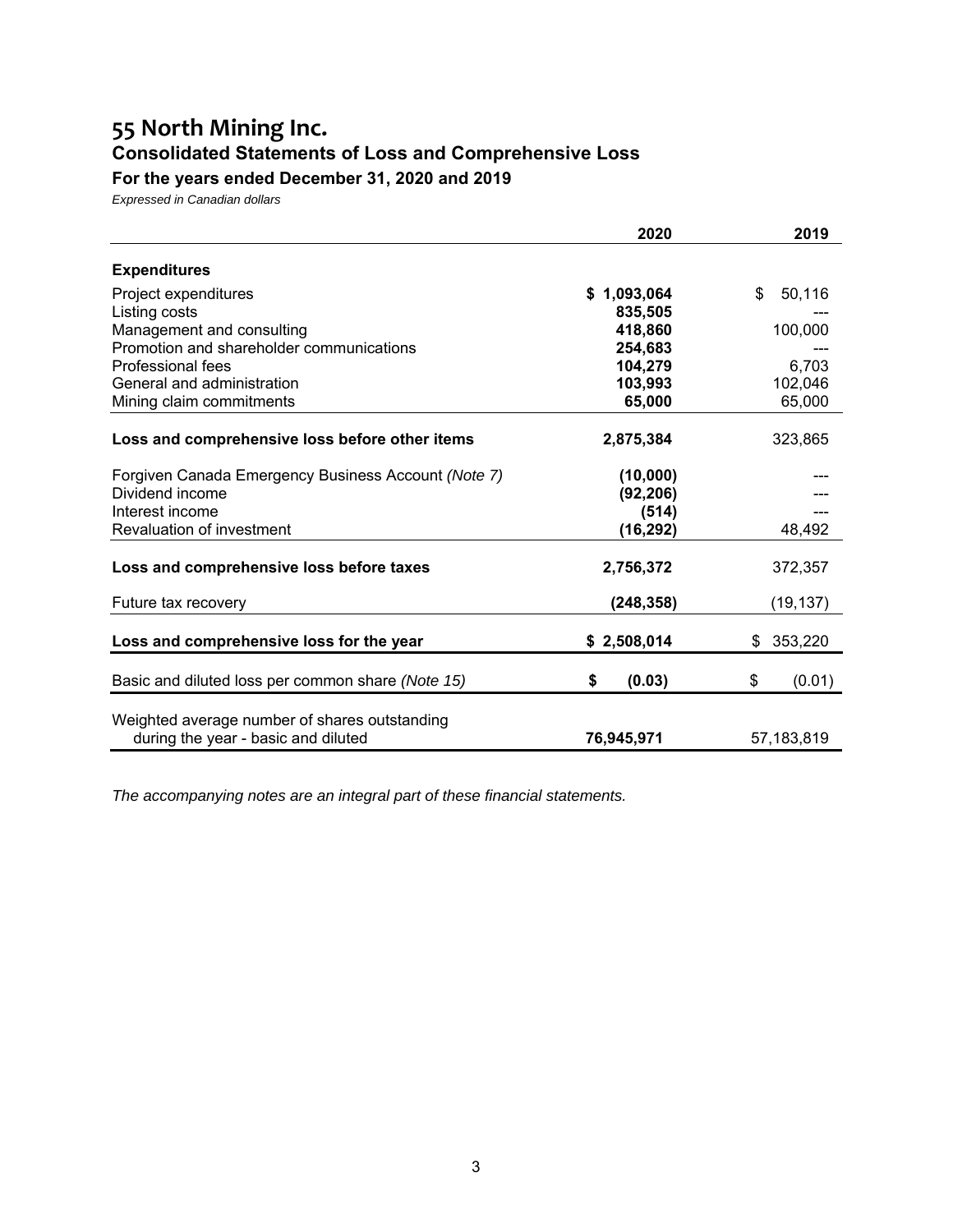# **55 North Mining Inc.**

### **Consolidated Statements of Changes in Equity For the years ended December 31, 2020 and 2019**

*Expressed in Canadian dollars* 

|                                                       |                      | <b>Warrant</b> |                |             |
|-------------------------------------------------------|----------------------|----------------|----------------|-------------|
|                                                       | <b>Share Capital</b> | <b>Reserve</b> | <b>Deficit</b> | Total       |
| <b>Balance at December 31, 2018</b>                   | \$844,301            | \$106,082      | \$ (877, 475)  | \$72,908    |
| Loss for the year                                     |                      |                | (353, 220)     | (320,769)   |
| Shares issued – private placement (Note 8)            | 766,456              | 158,569        | ---            | 925,025     |
| Flow-through share premium liability                  | (212,007)            |                |                | (212,007)   |
| Share issue costs                                     | (30,000)             |                |                | (30,000)    |
| Warrant expiry                                        |                      | (20, 262)      | 20,262         |             |
| <b>Balance at December 31, 2019</b>                   | \$1,368,750          | \$244,389      | \$ (1,210,433) | \$402,706   |
| Loss for the year                                     |                      |                | (2,508,014)    | (2,508,014) |
| Warrants issued                                       |                      | 73,167         | ---            | 73,167      |
| Share issuance, settlement of debt                    | 150,000              | ---            |                | 150,000     |
| Share issuance, reverse takeover transaction (Note 4) | 695,988              | ---            |                | 695,988     |
| Share issuance, private placement (Note 8)            | 2,755,837            | 1,670,277      | ---            | 4,426,114   |
| Flow-through share premium liability                  | (567, 104)           | ---            | ---            | (567, 104)  |
| Share issue costs                                     | (520, 696)           | ---            |                | (520, 696)  |
| Dividend                                              |                      | ---            | (80,000)       | (80,000)    |
| <b>Balance at December 31, 2020</b>                   | \$3,882,775          | \$1,987,833    | \$(3,798,447)  | \$2,072,161 |

*The accompanying notes are an integral part of these financial statements.*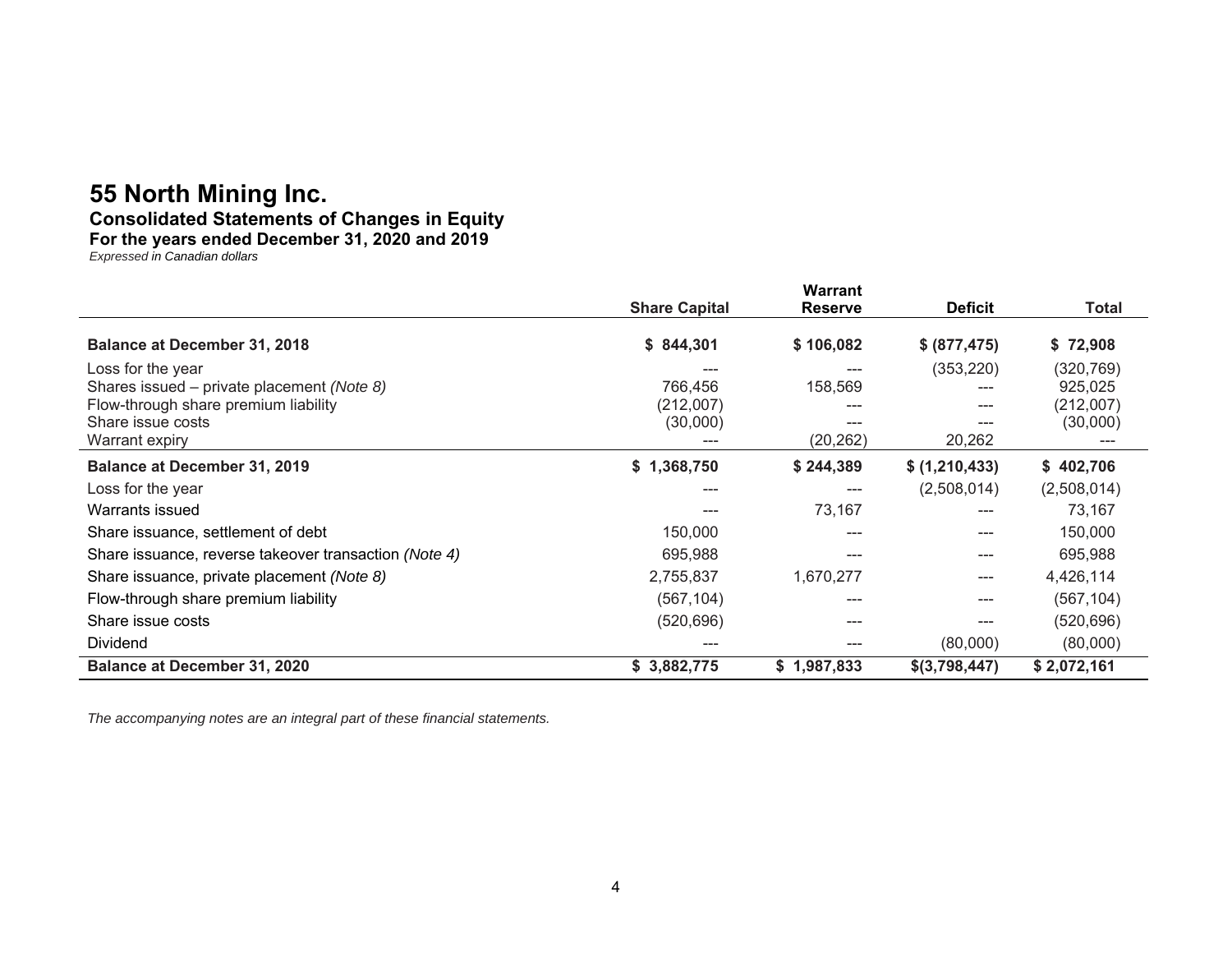### **55 North Mining Inc. Consolidated Statements of Cash Flows For the years ended December 31, 2020 and 2019**

*Expressed in Canadian dollars* 

|                                               | 2020                    | 2019             |
|-----------------------------------------------|-------------------------|------------------|
| Cash provided by (used in):                   |                         |                  |
| <b>OPERATING ACTIVITIES</b>                   |                         |                  |
| Net loss for the year                         | \$(2,508,014)           | (353, 220)<br>\$ |
| Listing costs                                 | 835,505                 |                  |
| Forgiven Canada Emergency Business Account    | (10,000)                |                  |
| Investment revaluation                        | (16, 292)               | 48,492           |
| Tax recovery<br>Dividend income               | (248, 358)<br>(92, 206) | (19, 137)        |
| Shares issued for debt settlement             | 150,000                 |                  |
| Warrants issued for consulting fees           | 73,167                  |                  |
| Net change in non-cash working capital items: |                         |                  |
| Receivables                                   | (122, 368)              | (26, 554)        |
| Prepaids                                      | (127, 067)              |                  |
| Accounts payable and accrued liabilities      | 3,247                   | (117, 958)       |
|                                               | (2,062,386)             | (468, 377)       |
|                                               |                         |                  |
| <b>INVESTING ACTIVITIES</b>                   |                         |                  |
| Change in short term investments              | (900, 000)              |                  |
| <b>FINANCING ACTIVITIES</b>                   |                         |                  |
| Units issued net of share issue costs         | 3,905,418               | 895,025          |
| Change in restricted cash                     | (1, 241, 631)           |                  |
| Change in loan payable                        | (220,000)               | 120,000          |
| Receipt of Canada Emergency Business Account  | 40,000                  |                  |
| Change in loan receivable                     | (126, 361)              | (147, 588)       |
| Cash acquired on reverse takeover transaction |                         |                  |
| Net of transaction costs (Note 4)             | 606,520                 |                  |
|                                               | 2,963,946               | 867,437          |
|                                               |                         |                  |
| Net change in cash                            | 1,560                   | 399,060          |
| Cash, beginning of year                       | 478,139                 | 79,079           |
| Cash, end of year                             | \$<br>479,699           | \$<br>478,139    |

*The accompanying notes are an integral part of these financial statements.*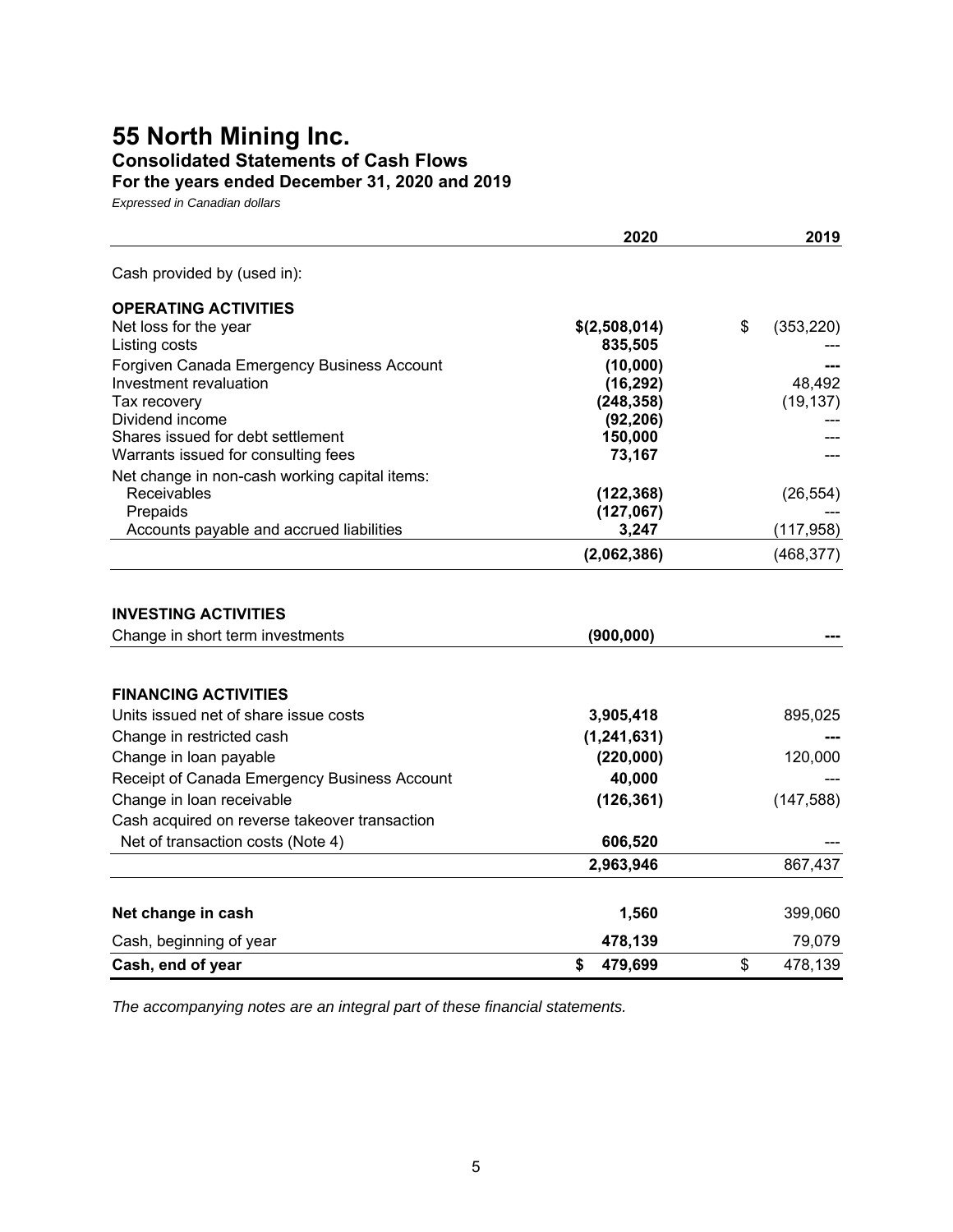*Expressed in Canadian dollars, unless otherwise indicated*

#### **1. CORPORATE INFORMATION**

55 North Mining Inc., a company incorporated under the Canada Business Corporation Act, and its whollyowned subsidiary (collectively "**55 North**" or the "**Company**") are engaged in the acquisition, exploration, development and extraction of natural resources, specifically precious metals. The Company's corporate head office is located at 401 Bay Street, Suite 2702, Toronto ON M5H 2Y4. The registered office of the Company is MLT Aikins LLP, 30th Floor, 360 Main Street, Winnipeg, MB R3C 4G1. The Company is a reporting issuer, as defined in corporate law, and its shares are not currently listed for trading on any stock exchange.

On September 2, 2020, 2552883 Ontario Inc. ("**Ontario Inc**.") and 55 North completed a reverse takeover transaction pursuant to which 55 North acquired all the issued and outstanding shares of Ontario Inc.. Ontario Inc. then amalgamated with a wholly-owned subsidiary of 55 North and continued as one company, 55 North Mining Operations Inc. Upon completion of the reverse takeover transaction (the "RTO"), the shareholders of Ontario Inc. obtained control of the consolidated entity. Under the purchase method of accounting, Ontario Inc. was identified as the acquirer, and accordingly the entity is considered to be a continuation of Ontario Inc. with the net assets of the Company at the date of the reverse takeover transaction deemed to have been acquired by Ontario Inc. (Note 4). The consolidated financial statements for the year ended December 31, 2020 include the results of operations of Ontario Inc. from January 1, 2020 and of 55 North from September 2, 2020, the date of the RTO. The comparative figures are those of Ontario Inc. The Company operates as 55 North Mining Inc.

Ontario Inc. was originally set up as a means to access funds needed by 55 North which was unable to raise equity as a result of being cease-traded by various Canadian securities commissions. The intention was to eventually merge the two companies. This was achieved in September 2020.

These financial statements of the Company for the twelve months ended December 31, 2020 were approved and authorized for issue by the Board of Directors of the Company on April 28, 2021.

#### **Going Concern**

Mineral exploration projects, even when successful, require large amounts of exploration investment to prove mineable reserves, generally over long periods of time, prior to commencement of production. The ability of the Company to continue as a going concern is dependent upon, among other things, being able to obtain additional financing, the continued support of its existing shareholders, and the outlining and development of commercial deposits of metals at its project to generate positive cash flows from operations. While the Company has been successful in securing financing and identifying suitable properties to date, there is no assurance that the Company will continue to be successful in achieving these objectives. To date the Company has incurred losses since inception and expects to incur further losses in the development of its business. As at December 30, 2020, the Company had an accumulated deficit of \$3,798,447, which has been funded primarily by the issuance of share capital.

The ability of the Company to realize the costs it has incurred to date on its properties is dependent upon the Company being able to identify economically recoverable reserves, to finance their development costs and to resolve any environmental, regulatory or other constraints, which may hinder the successful development of the reserves. Although the Company has taken steps to verify title to the properties on which it is conducting exploration and development activities and in which it has an interest, in accordance with industry standards for the current stage of exploration and development of such properties, these procedures do not guarantee the Company's title. Property title may be subject to government licensing requirements or regulations, unregistered prior agreements, unregistered claims, and non-compliance with regulatory and environmental requirements.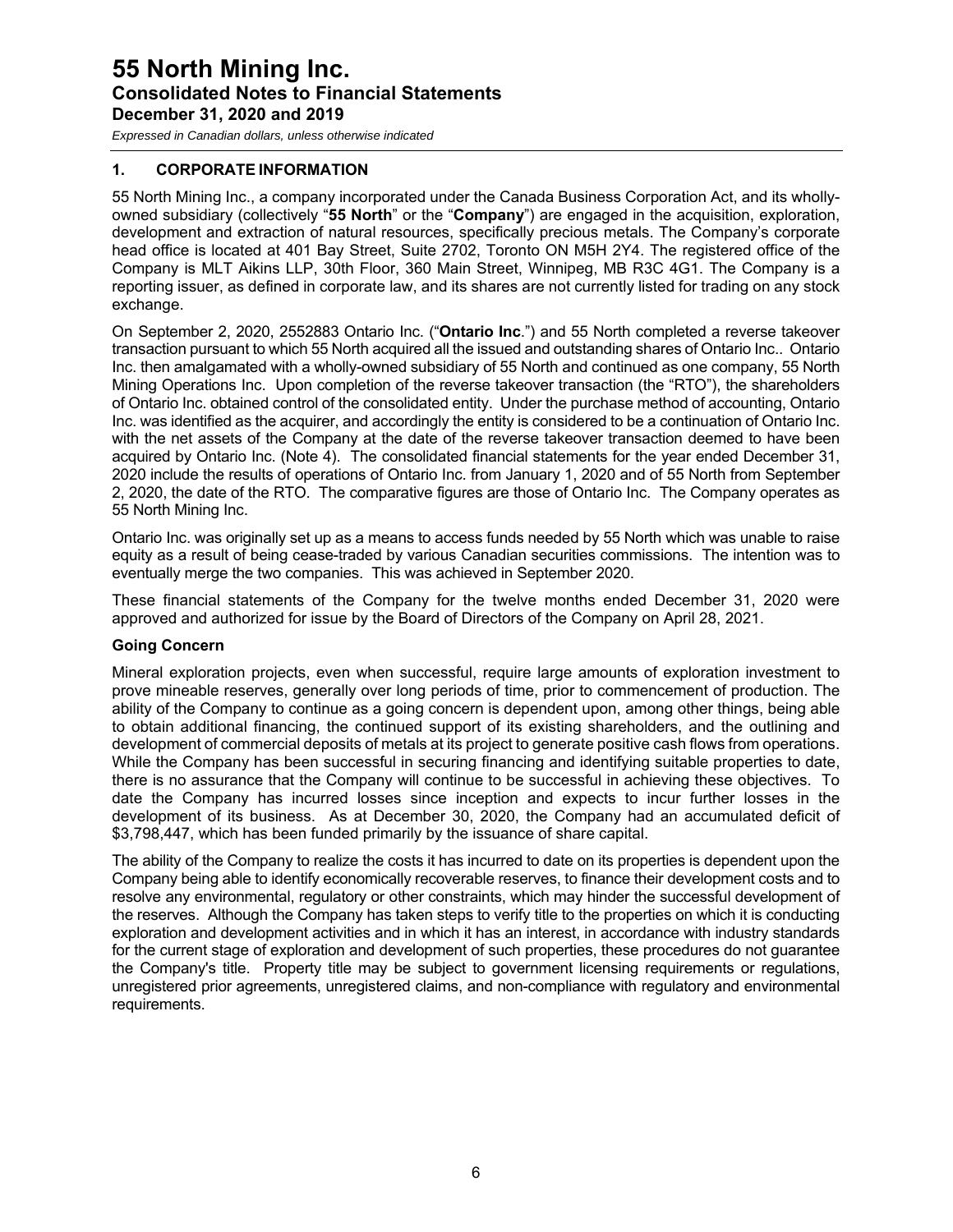*Expressed in Canadian dollars, unless otherwise indicated*

#### **1. CORPORATE INFORMATION (CONT'D)**

#### **Going Concern (cont'd)**

The outbreak of COVID-19 has resulted in governments enacting emergency measures to combat the spread of the virus. These measures, which include the implementation of travel bans, quarantine periods and social distancing, have caused an economic slowdown and material disruption to business. Governments have continued to react with interventions intended to stabilize economic conditions. While COVID-19 has not had a material impact on the company's operations, the duration and ultimate impact of the COVID-19 outbreak is unknown at the time. It is not possible to reliably estimate the length and severity of these developments and the impact on the financial performance and financial position of the Company in future periods.

These financial statements have been prepared on a going concern basis, which assumes that the Company will be able to realize assets and discharge liabilities in the normal course of operations for the foreseeable future. These factors may cast significant doubt upon the Company's ability to continue as a going concern and, therefore, it may be unable to realize its assets and discharge its liabilities in the normal course of business. These financial statements do not reflect the adjustments to the carrying values of assets and liabilities, the reported revenues and expenses, and statement of financial position classifications that might be necessary if the Company was unable to continue as a going concern. These adjustments could be material.

#### **2. SIGNIFICANT ACCOUNTING POLICIES, JUDGMENTS AND ESTIMATES**

#### **a) Basis of presentation and consolidation:**

The Company prepares it consolidated financial statements in accordance with International Financial Reporting Standards ("IFRS") as issued by the International Accounting Standards Board ("IASB") and IFRS Interpretations Committee ("IFRIC") which the Canadian Accounting Standards Board has approved for incorporation into Part I of the Chartered Professional Accountants Canada Handbook. These financial statements have been prepared under the historical cost method, except for certain financial instruments measured at fair value. The Company has consistently applied the accounting policies used in preparation of these financial statements throughout all the periods presented. Critical accounting judgments and estimates used by management in the preparation of these financial statements are presented in Note 3.

The consolidated financial statements include the accounts of 55 North and its wholly-owned subsidiary 55 North Mining Operations Inc. All transactions and balances between 55 North and 55 North Mining Operations Inc. are eliminated on consolidation, including unrealized gains and losses on transactions between the companies. The consolidated financial statements for the year ended December 31, 2020 include the results of operations of 55 North Mining Operations Inc. from January 1, 2020 and of 55 North from September 2, 2020, the date of the RTO. The comparative figures are those of 55 North Mining Operations Inc. (previously Ontario Inc.).

Profit or loss and other comprehensive loss of subsidiaries acquired or disposed of during the year are recognized from the effective date of acquisition, or up to the effective date of disposal, as applicable.

These financial statements are presented in Canadian dollars, which is also the Company's functional currency. All reference to dollars (\$) are to Canadian dollars unless otherwise noted.

#### **b) Cash and restricted cash**

Cash consists of funds on deposit. Restricted cash consists of funds held in escrow that are to be released upon submission of eligible flow through expenditures to the escrow agent.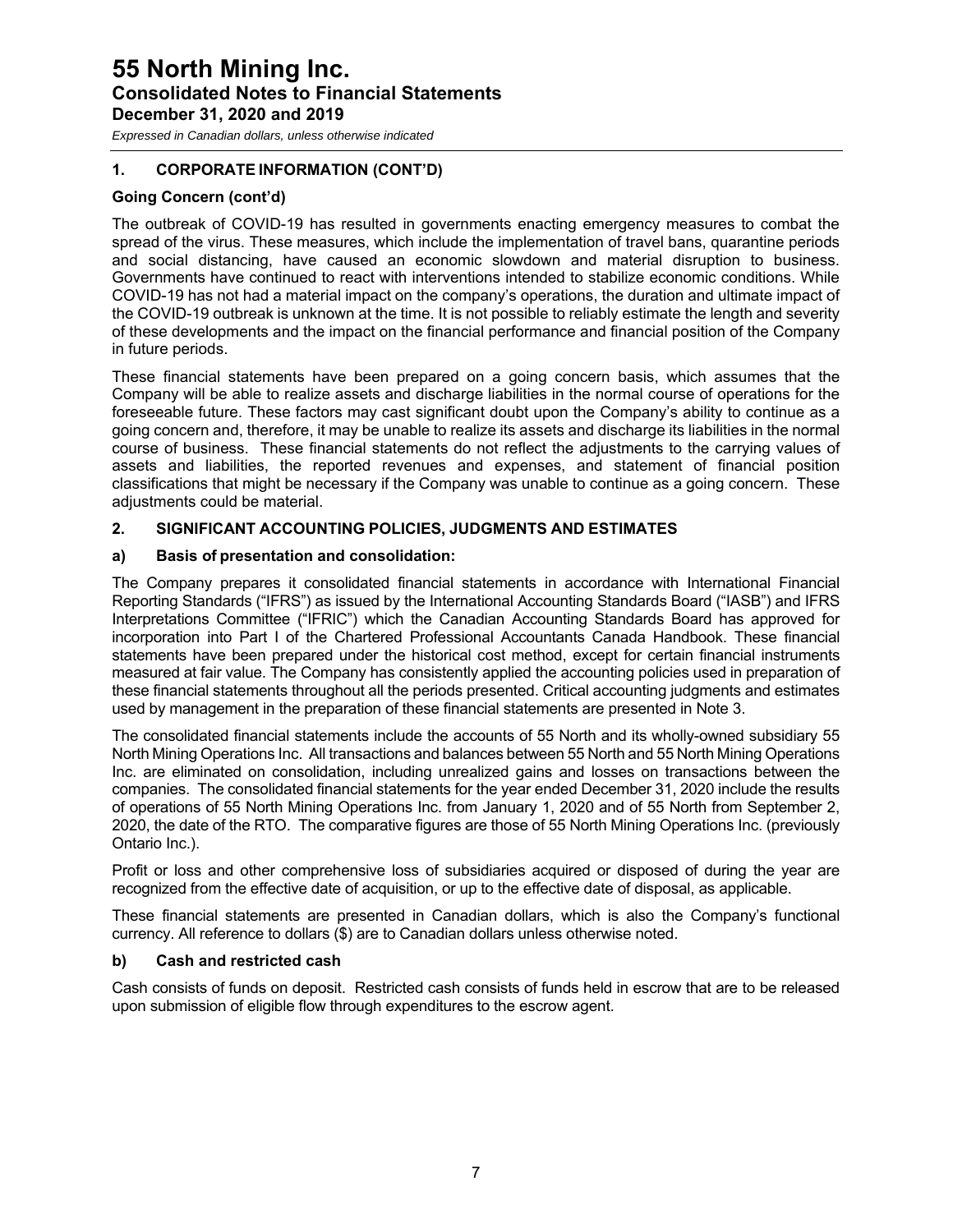*Expressed in Canadian dollars, unless otherwise indicated*

#### **2. SIGNIFICANT ACCOUNTING POLICIES, JUDGMENTS AND ESTIMATES (CONT'D)**

#### **c) Financial instruments**

Financial assets must be classified and measured based on three categories: amortized cost, fair value through other comprehensive income ("FVTOCI") and fair value through profit or loss ("FVTPL"). Financial liabilities are classified and measured based on two categories: amortized cost and FVTPL. Initially, all financial assets and financial liabilities are recorded in the consolidated balance sheets at fair value. After initial recognition, the effective interest related to financial assets and liabilities measured at amortized cost and the gain or loss arising from the change in the fair value of financial assets or liabilities classified as FVTPL are included in net income (loss) for the year in which they arise. Financial assets measured at amortized cost or those measured at FVTOCI, except for investment in equity instruments, at each balance sheet date requires an impairment analysis using the expected credit loss model ("ECL") to determine the expected credit losses using judgment determined on a probability weighting basis.

The Company has designated its cash, receivables and loan receivable as amortized cost, measured at amortized cost and has designated its accounts payable and accrued liabilities, dividend payable, loan payable and Canada Emergency Business Account as amortized cost measured at amortized cost, which is reflected on the statement of financial position as amortized cost using the effective interest method of measurement.

The Company has designated its investments as fair value through profit or loss, measured at fair value except for its GIC which is valued at amortized cost, measured at amortized cost.

Transaction costs are expensed as incurred for financial instruments classified or designated at fair value through profit or loss. For other financial instruments, transaction costs are added to the related financial asset or liability on initial recognition and are measured at amortized cost using the effective interest method. Transaction costs are incremental costs that are directly attributable to the acquisition, issue or disposal of a financial asset or financial liability.

The Company assesses impairment of all its financial assets, except those classified at fair value through profit or loss. Management considers whether there has been a breach in contract, such as a default or delinquency in interest or principal payments in determining whether objective evidence of impairment exists. Impairment is measured as the difference between the asset's carrying value and its fair value. Impairment is included in current net loss.

#### **d) Fair Value**

The fair value of a financial instrument is the amount of consideration that could be agreed upon in an arm's length transaction between knowledgeable, willing parties who are under no obligation to act. In certain circumstances, however, the initial fair value may be based on other observable current market transactions in the same instrument, without modification or on a valuation technique using market-based inputs.

Fair value measurements recognized in the statement of financial position are categorized using a fair value hierarchy that reflects the significance of inputs used in determining the fair values:

- Quoted prices (unadjusted) in active markets for identical assets or liabilities (Level 1)
- Inputs other than quoted prices included in Level 1 that are observable for the asset or liability, either directly (i.e., as prices) or indirectly (i.e., derived from prices) (Level 2); and
- Inputs for the asset or liability that are not based on observable market data (unobserved inputs) (Level 3).

Each type of fair value is categorized based on the lowest level input that is significant to the fair value measurement in its entirety.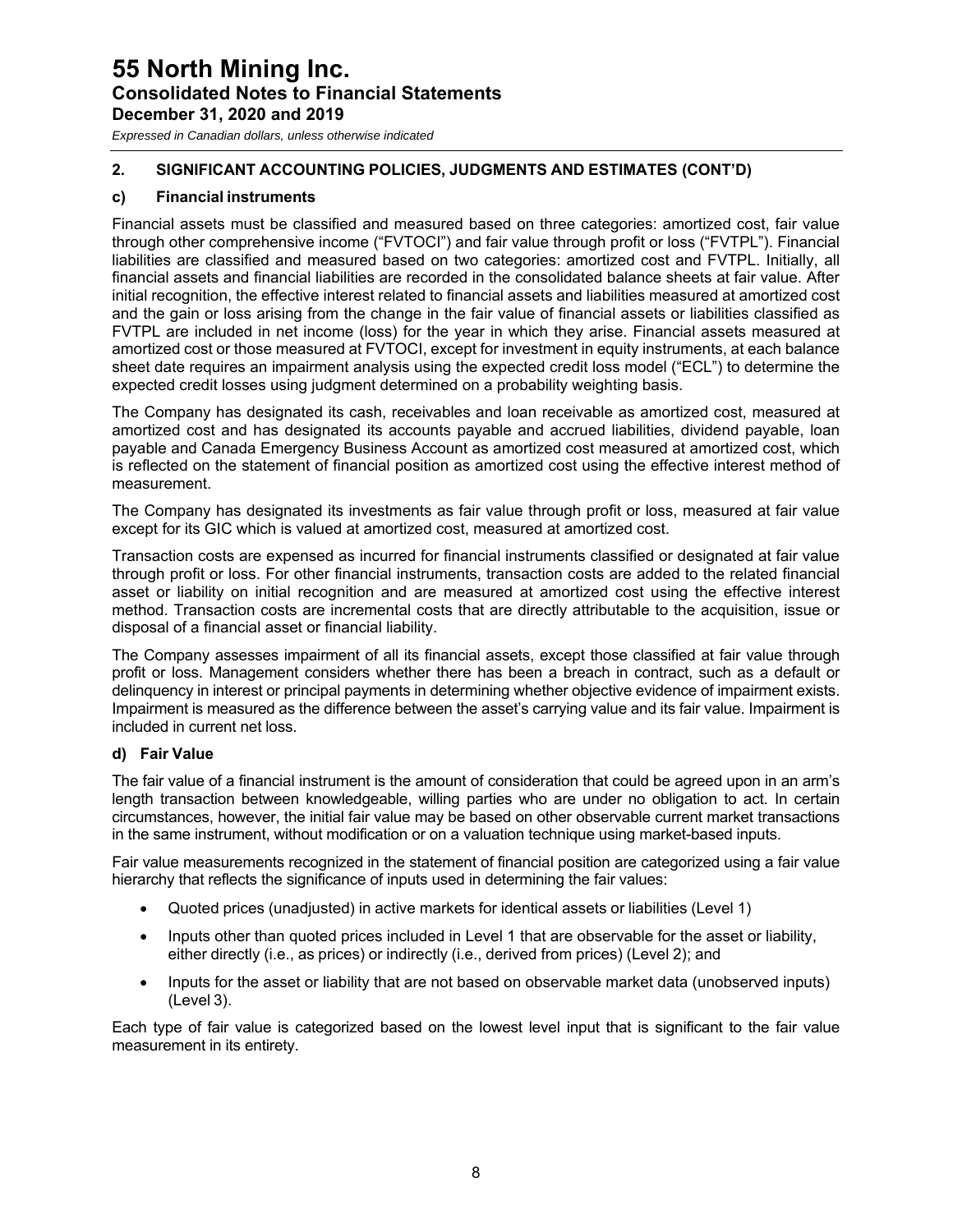*Expressed in Canadian dollars, unless otherwise indicated*

#### **2. SIGNIFICANT ACCOUNTING POLICIES, JUDGMENTS AND ESTIMATES (CONT'D)**

#### **e) Income taxes**

Current tax is based on the local taxable income at the local statutory tax rate enacted or substantively enacted at the statement of financial position date and includes adjustments to tax payable or recoverable in respect of previous periods.

Deferred tax is recognized using the statement of financial position method in respect of all temporary differences between the tax bases of assets and liabilities, and their carrying amounts for financial reporting purposes, except as indicated below.

Deferred income tax assets are recognized for all deductible temporary differences, carry-forward of unused tax assets and unused tax losses, to the extent that it is probable that taxable profit will be available against which the deductible temporary differences and the carry-forward of unused tax assets and unused tax losses can be utilized, except where the deferred income tax asset relating to the deductible temporary difference arises from the initial recognition of an asset or liability in an acquisition that is not a business combination and, at the time of the acquisition, affects neither the accounting profit nor taxable profit or loss and in respect of deductible temporary differences associated with investments in subsidiaries, associates and interests in joint ventures, deferred tax assets are recognized only to the extent that it is probable that the temporary differences will reverse in the foreseeable future and taxable profit will be available against which the temporary differences can be utilized.

Deferred income tax liabilities are recognized for all taxable temporary differences, except where the deferred income tax liability arises from the initial recognition of goodwill, or the initial recognition of an asset or liability in an acquisition that is not a business combination and, at the time of the acquisition, affects neither the accounting profit nor taxable profit or loss and in respect of taxable temporary differences associated with investments in subsidiaries, associates and interests in joint ventures, where the timing of the reversal of the temporary differences can be controlled and it is probable that the temporary differences will not reverse in the foreseeable future.

The carrying amount of deferred income tax assets is reviewed at each statement of financial position date and reduced to the extent that it is no longer probable that sufficient taxable profit will be available to allow all or part of the deferred income tax asset to be utilized. To the extent that an asset not previously recognized fulfils the criteria for recognition, a deferred income tax asset is recorded.

Deferred tax is measured on an undiscounted basis at the tax rates that are expected to apply in the periods in which the asset is realized or the liability is settled, based on tax rates and tax laws enacted or substantively enacted at the statement of financial position date.

Current and deferred taxes relating to items recognized directly in equity are recognized in equity and not in the income statement.

Deferred income tax assets and liabilities are offset when there is a legally enforceable right to offset current tax assets against current tax liabilities and when the deferred income tax assets and liabilities relate to income taxes levied by the same tax authority on either the same taxable entities or in different taxable entities, and, where there is the intent to settle the balance on a net basis.

#### *Mining taxes*

Income tax expense includes the mining taxes payable to governments that are calculated based on a percentage of taxable profit whereby taxable profit represents net income adjusted for certain items defined in the applicable legislation.

#### *Flow-through shares*

The Company will, from time to time, issue flow-through shares to finance a portion of its exploration program. Pursuant to the terms of the flow-through share agreements, these shares transfer the tax deductibility of qualifying resource expenditures to investors. On issuance, the Company bifurcates the flow-through share into i) the flow-through share premium liability measured at fair value, which is recognized as a liability representing the sale of tax deductions, and ii) the residual proceeds are allocated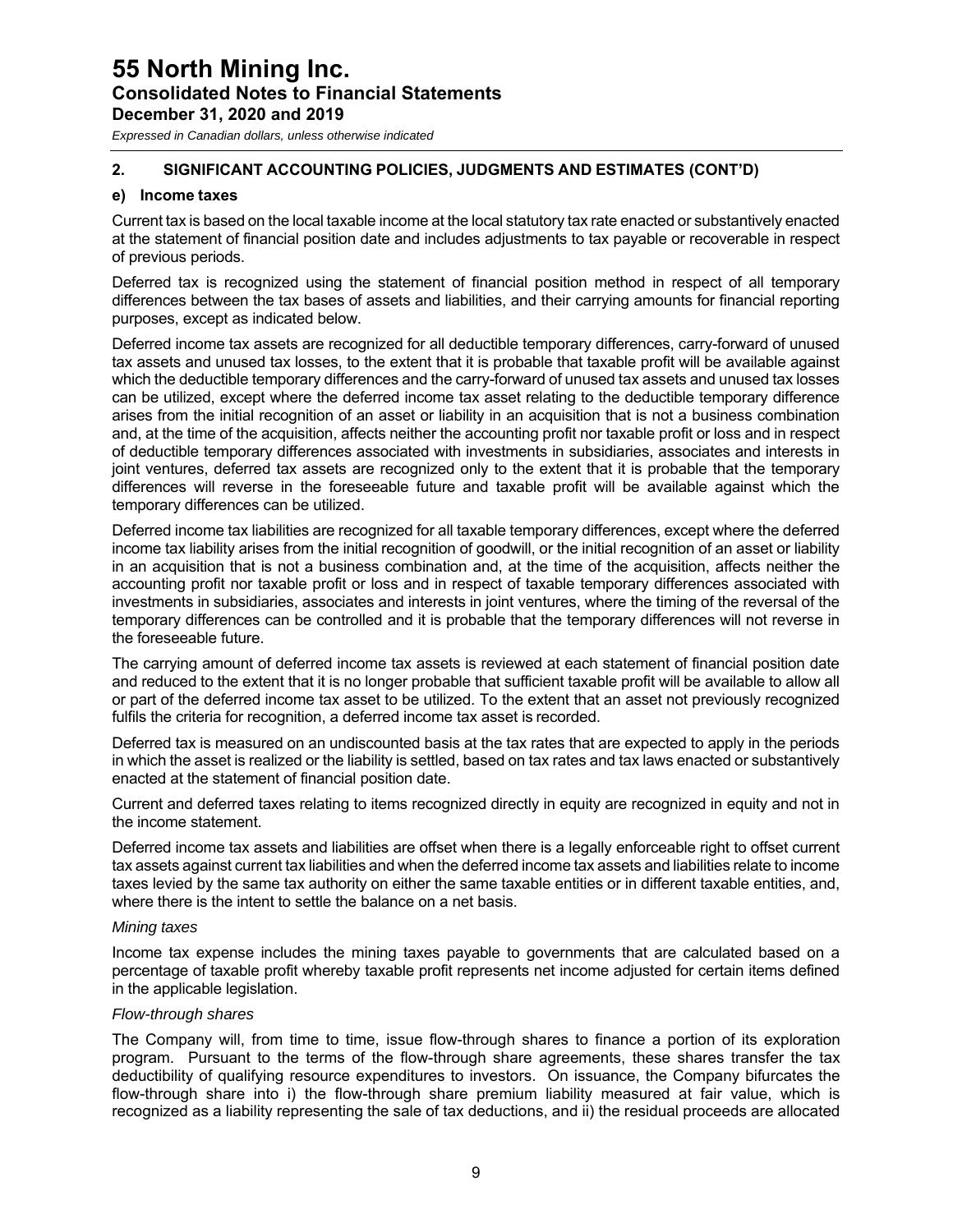*Expressed in Canadian dollars, unless otherwise indicated*

### **2. SIGNIFICANT ACCOUNTING POLICIES, JUDGMENTS AND ESTIMATES (CONT'D)**

#### **e) Income taxes (cont'd)**

#### *Flow-through shares (cont'd)*

as the value of the common shares issued. On issuance of a flow-through unit (consisting of a flow-through share and a warrant to purchase a common share), the Company allocates the flow-through unit into i) the flow-through share premium liability measured at fair value, which is recognized as a liability representing the sale of tax deductions, ii), and the estimated fair value of a warrant and common share using the relative fair value method. Upon qualifying expenses being incurred the Company derecognizes the flow-through share premium liability and recognizes a credit to deferred tax expense.

The Company may also be subject to a Part XII.6 tax on flow-through proceeds renounced under the Lookback Rule, in accordance with Government of Canada flow-through regulations. When applicable, this tax is accrued as a liability until paid.

#### **f) Impairment of non-financial assets**

Mining claims are tested for impairment when events or changes in circumstances indicate that the carrying amount may not be recoverable. For the purpose of measuring recoverable amounts, assets are grouped at the lowest levels for which there are separately identifiable cash flows (cash-generating units or CGUs). The recoverable amount is the higher of an asset's fair value less costs to sell and value in use (being the present value of the expected future cash flows of the relevant asset or CGU). Value in use is determined as the present value of the future cash flows expected to be derived from an asset or CGU. The estimated future cash flows are discounted to their present value using a pre-tax discount rate that reflects current market assessments of the time value of money and the risks specific to the asset for which estimates of future cash flows have not been adjusted. Fair value less cost to sell is the amount obtainable from the sale of an asset or CGU in an arm's length transaction between knowledgeable, willing parties, less the costs of disposal. An impairment loss is recognized for the amount by which the asset's carrying amount exceeds its recoverable amount and is recorded as an expense.

Non-financial assets that have been impaired in prior periods are tested for possible reversal of impairment whenever events or changes in circumstances indicate that the impairment has reversed. If the impairment has reversed, the carrying amount of the asset is increased to its recoverable amount but not beyond the carrying amount that would have been determined had no impairment loss been recognized for the asset in the prior periods. A reversal of an impairment loss is recognized in the statement of loss and comprehensive loss.

#### **g) Revenue recognition**

Interest income is recognized using the effective interest rate method. Dividend income is recognized when received or receivable when the amount can be reasonably determined and the amount is collectible.

#### **h) Exploration expenditures and mining claims**

Exploration expenditures relate to activities that are directed towards less than proven and probable ore reserves and are expensed as incurred. The costs to acquire mining claims is expensed.

#### **i) Provisions**

Provisions are recognized in other liabilities when the Company has a present legal or constructive obligation because of past events, it is more likely than not that an outflow of resources will be required to settle the obligation, and the amount can be reliably estimated. Provisions are measured at management's best estimate of the expenditure required to settle the obligation at the end of the reporting period, and are discounted to present value where the effect is material, such as closure costs.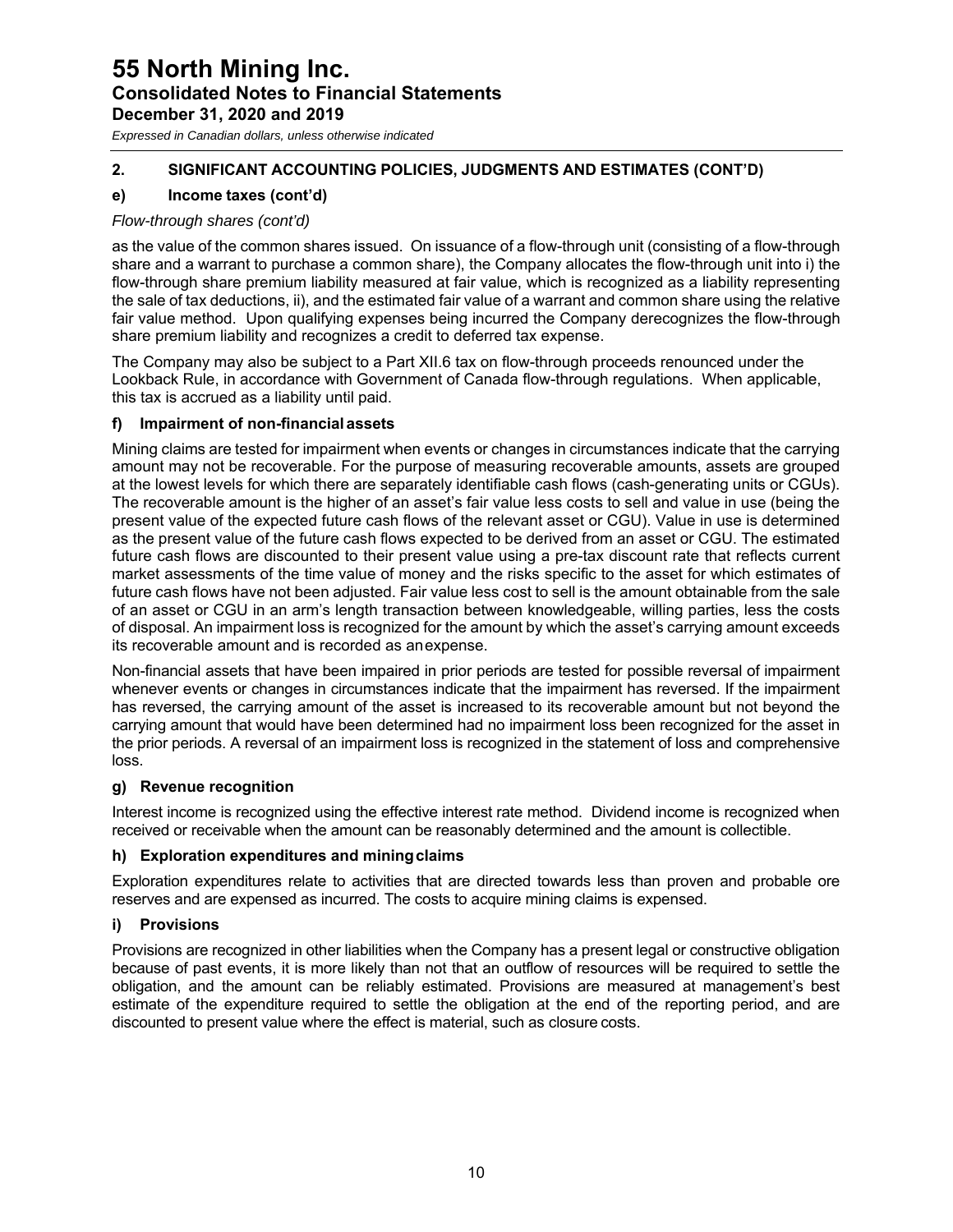*Expressed in Canadian dollars, unless otherwise indicated*

#### **2. SIGNIFICANT ACCOUNTING POLICIES, JUDGMENTS AND ESTIMATES (CONT'D)**

#### **j) Share-based compensation plan and warrants**

The fair value-based method of accounting is applied to all share-based compensation. The fair value of the share options granted is estimated on the date of grant using the Black-Scholes option-pricing model and is recorded as an expense over the applicable vesting period based on the number of awards expected to vest. Each tranche of an award is considered a separate award with its own vesting period and grant date fair value. Any consideration paid by the directors on exercise of the share option is credited to share capital. Awards of options and warrants related to private placements or public offerings of shares are treated as share issue costs.

#### **k) Net loss per share**

Basic net loss per share is calculated using the daily weighted average number of shares outstanding.

Diluted net loss per share is calculated using the daily weighted average number of shares that would have been outstanding during the year had all dilutive potential common shares been issued at the beginning of the year, or when the underlying options, warrants or convertible securities were granted or issued, if later. The treasury share method is employed to determine the incremental number of shares that would have been outstanding had the Company used proceeds from the exercise of options or warrants to acquire shares.

#### **l) Recent accounting pronouncements**

The amendments to the definition of a business in IFRS 3 – Business Combinations help entities determine whether an acquired set of activities and assets is a business or not. They clarify the minimum requirements for a business, remove the assessment of whether market participants are capable of replacing any missing elements, add guidance to help entities assess whether an acquired process is substantive, narrow the definitions of a business and of outputs, and introduce an optional fair value concentration test. The amendments are applied prospectively to all business combinations and asset acquisitions for which the acquisition date is on or after January 1, 2020. There was no impact to the Company on the adoption of this policy.

The amendments to IAS 1 and IAS 8 align the definition of "material" across the standards and clarify certain aspects of the definition. The new definition states that information is material if omitting, misstating or obscuring it could reasonably be expected to influence decisions that the primary users of general purpose financial statements make on the basis of those financial statements, which provide financial information about a specific reporting entity. The adoption of the amendments to the definition of material did not have a significant impact on the Company's consolidated financial statements.

#### **(m) Future accounting pronouncements**

In January 2020, the IASB issued amendments to IAS 1 - Presentation of Financial Statements to specify the requirements for classifying liabilities as current or non-current. The amendments clarify that the classification of liabilities as current or non-current is based on rights that are in existence at the end of the reporting period, specify that classification is unaffected by expectations about whether an entity will exercise its right to defer settlement of a liability, explain that rights are in existence if covenants are complied with at the end of the reporting period, and introduce a definition of 'settlement' to make clear that settlement refers to the transfer to the counterparty of cash, equity instruments, other assets or services. The amendments are applied retrospectively for annual periods beginning on or after January 1, 2023, with early application permitted. The Company does not expect a material impact to its consolidated financial statements from the adoption of these amendments.

In May 2020, the IASB issued amendments to IAS 37 to specify which costs an entity needs to include when assessing whether a contract is onerous or loss-making. The amendments specify which costs an entity includes in determining the cost of fulfilling a contract for the purpose of assessing whether the contract is onerous. The amendments are effective for annual reporting periods beginning on or after January 1, 2022. The Company does not expect a material impact to its consolidated financial statements from the adoption of this amendments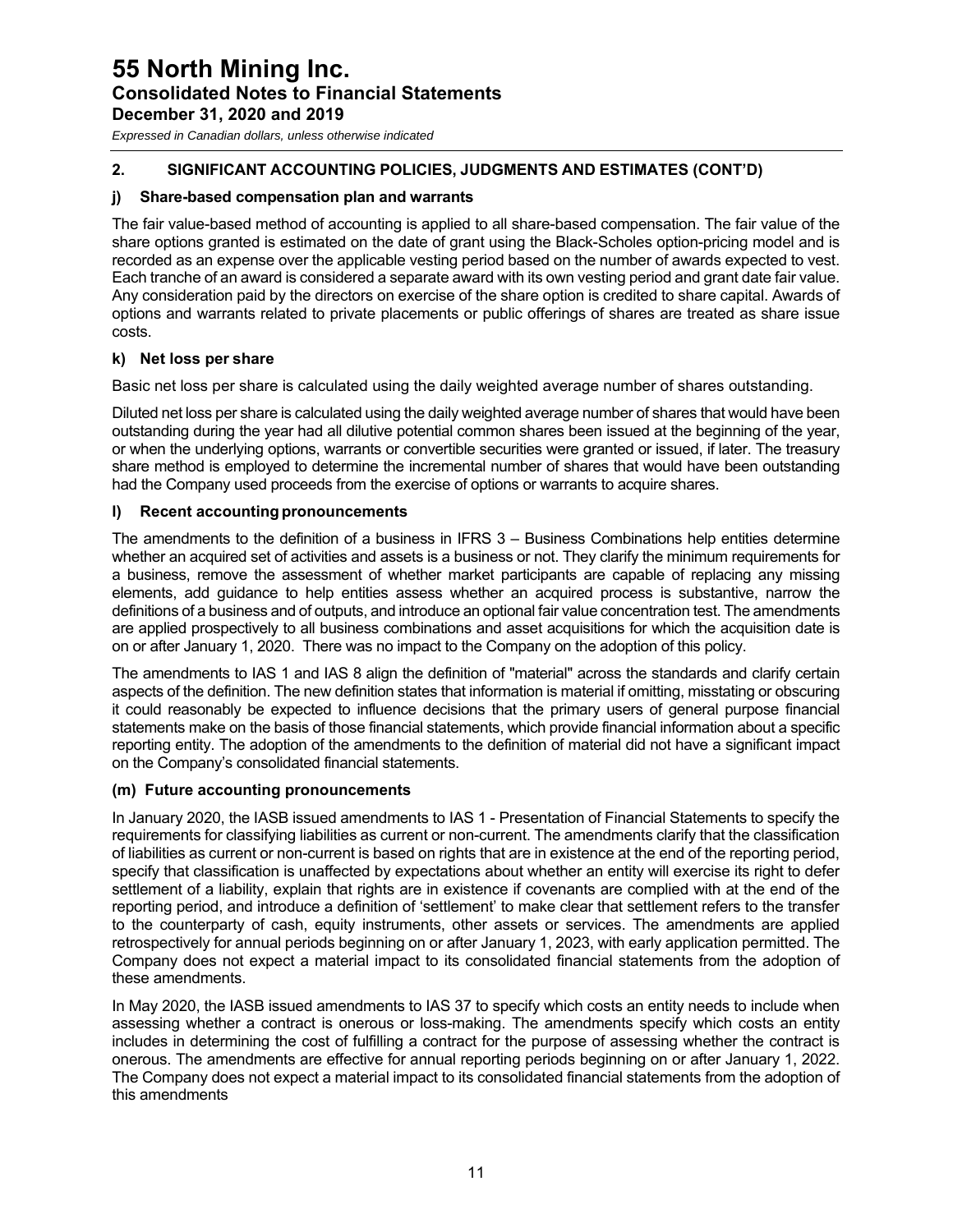*Expressed in Canadian dollars, unless otherwise indicated*

#### **2. SIGNIFICANT ACCOUNTING POLICIES, JUDGMENTS AND ESTIMATES (CONT'D)**

#### **(m) Future accounting pronouncements (cont'd)**

In May 2020, the IASB issued an amendment to IFRS 9 as part of its annual improvements to IFRS standards process. The amendment clarifies the fees a company includes when assessing whether the terms of a new or modified financial liability are substantially different from the terms of the original financial liability. The amendment is effective for annual reporting periods beginning on or after January 1, 2022, with earlier adoption permitted. The Company does not expect a material impact to its consolidated financial statements from the adoption of this amendment.

#### **3. CRITICAL ACCOUNTING ESTIMATES AND JUDGMENTS**

The preparation of these financial statements requires management to use estimates and judgments that affect the reported amounts of assets and liabilities, as well as revenues and expenses. These estimates are reviewed periodically, and, as adjustments become necessary, they are reported in net income (loss) in the period in which they become known.

The recoverability of deferred expenditures is dependent upon the discovery of economically recoverable reserves and resources, securing and maintaining title and beneficial interest in the properties, the ability to obtain necessary financing to complete exploration, development and construction of processing facilities, obtaining certain government approvals and attaining profitable production.

The likelihood that tax positions taken will be sustained upon examination by applicable tax authorities is assessed based on individual facts and circumstances of the relevant tax position evaluated in light of all available evidence. Where applicable tax laws and regulations are either unclear or subject to ongoing varying interpretations, it is reasonably possible that changes in these estimates can occur that materially affect the amounts of income tax provision. At the end of each reporting period, the Company reassesses unrecognized income tax assets.

The Company is also required to spend proceeds received from the issuance of flow-through shares on qualifying resource expenditures. Management's judgment is applied in determining whether qualified expenditures have been incurred. Differences in judgment between management and regulatory authorities could materially increase the flow-through premium liability and flow-through expenditure commitment.

The Company makes estimates as to the market value and inputs related to the valuation of share capital, flow-through share premium liability and the value associated with warrants issued at the time of issuance with respect to the volatility on the underlying common shares, risk free interest rate and forfeiture rates and market premiums paid for flow-through common shares. In establishing fair value management considers historical performance.

#### **4. REVERSE TAKEOVER TRANSACTION**

On September 2, 2020, the Company completed a reverse takeover transaction ("RTO") with Ontario Inc., whereby the shareholders of Ontario Inc. become shareholders of the Company. Ontario Inc. is the owner of an option to acquire 100% of the rights, title and interest in the Last Hope Gold Project, a high-grade gold project located in the emerging Lynn Lake Gold Camp in northern Manitoba.

Prior to completion of the RTO, 55 North consolidated all of its issued and outstanding shares on a 10.13:1 basis. On closing, 55 North issued post-consolidation shares in exchange for the outstanding shares of the Company on a one to one basis. As a result, 70,493,217 shares of 55 North were issued giving the shareholders of Ontario Inc. control of approximately 89.99% of the issued and outstanding share capital of 55 North. 55 North then immediately cancelled all of Ontario Inc.'s shares and Ontario Inc. was amalgamated with 55 North Mining Operations Inc., a wholly owned subsidiary of 55 North. All warrants to purchase shares of the Ontario Inc. have carried over to now purchase shares of 55 North on a one to one basis.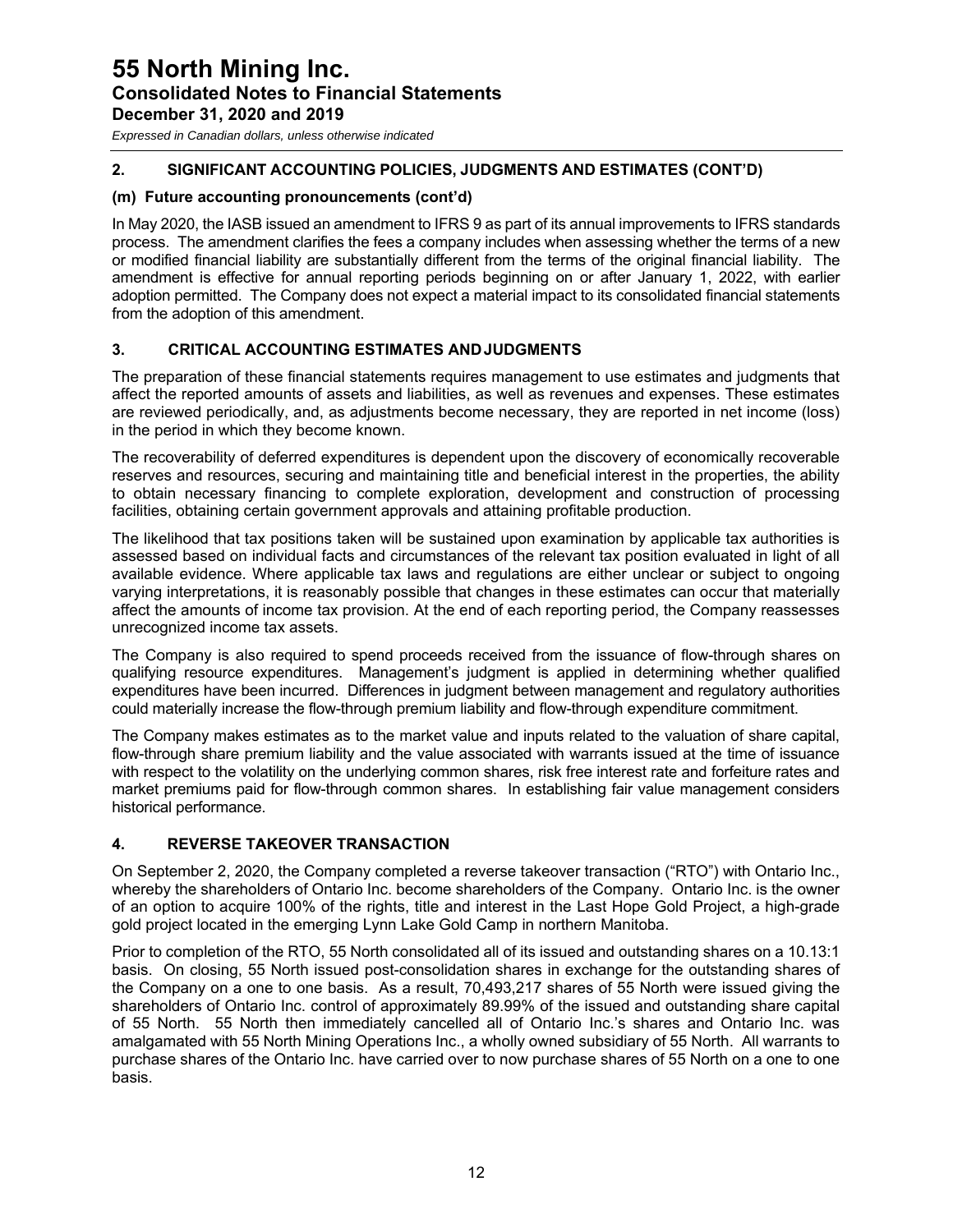*Expressed in Canadian dollars, unless otherwise indicated*

#### **4. REVERSE TAKEOVER TRANSACTION (CONT'D)**

After evaluating all the facts surrounding this Transaction, Management determined that IFRS 3, *Business Combinations*, is not applicable and that the Transaction was accounted for as an asset acquisition with Ontario Inc as the acquirer for accounting purposes. These financial statements, as a result of it being a reverse takeover, are a continuation of Ontario Inc.'s historical disclosures, combining 55 North's assets and liabilities and including 55 North transactions that flow through the Consolidated Statements of Loss and Comprehensive Loss from September 2, 2020 through December 31, 2020.

The issued and outstanding common shares of 55 North are included in the identified assets acquired by Ontario Inc., with each valued as of September 2, 2020. The difference between these combined values, net of costs associated with the transaction, and the value of net assets as of September 2, 2020, is accounted for as listing costs on the Consolidated Statement of Loss and Comprehensive Loss.

55 North was valued by comparing the value of the shares retained by 55 North shareholders in comparison with the valuation of the Ontario Inc. prior to the RTO. 55 North was valued at \$695,988. This value was allocated between the remaining net liabilities assumed.

The following table summarizes the fair value of the total consideration transferred to Ontario Inc. shareholders and the fair value of identified assets acquired, and liabilities assumed, based on estimates of fair value.

#### **Purchase Price**

| Current assets                                  | S  | 4,514,222 |
|-------------------------------------------------|----|-----------|
| <b>Current liabilities</b>                      |    | 4,603,970 |
| <b>Net liabilities assumed</b>                  | \$ | 89,748    |
| Fair value of 7,832,915 55 North shares issued  |    | 695,988   |
| Fair value in excess of net liabilities assumed |    | 785,736   |
| Transaction costs related to RTO                |    | 49,769    |
| Charge related to public company listing        | S  | 835,505   |

#### **5. MINERAL PROPERTIES**

On December 30, 2016, the Company signed an option agreement with Tamarak Gold Resources Inc. to option a project near Timmins, Ontario. The Company paid \$11,300 and issued 1,000,000 common shares.

On September 5, 2017, the Company signed an option agreement with Peter Dunlop to option the Last Hope Project near Lynn Lake, Manitoba. On signing, the Company paid \$65,000 and issued 1,500,000 common shares.

The Company committed to incur an aggregate of at least \$250,000 per year for the four years following the execution of this agreement to an aggregate of \$1,000,000 and make additional option payments as follows:

- September 5, 2018: \$65,000 and an additional 1,500,000 common shares;
- September 5, 2019: \$65,000;
- September 5, 2020: \$65,000;
- September 5, 2021: \$100,000; and
- September 5, 2022: \$3,000,000

The Last Hope Project bears a 2% net smelter returns royalty with the ability to buy back 1% for \$1,000,000.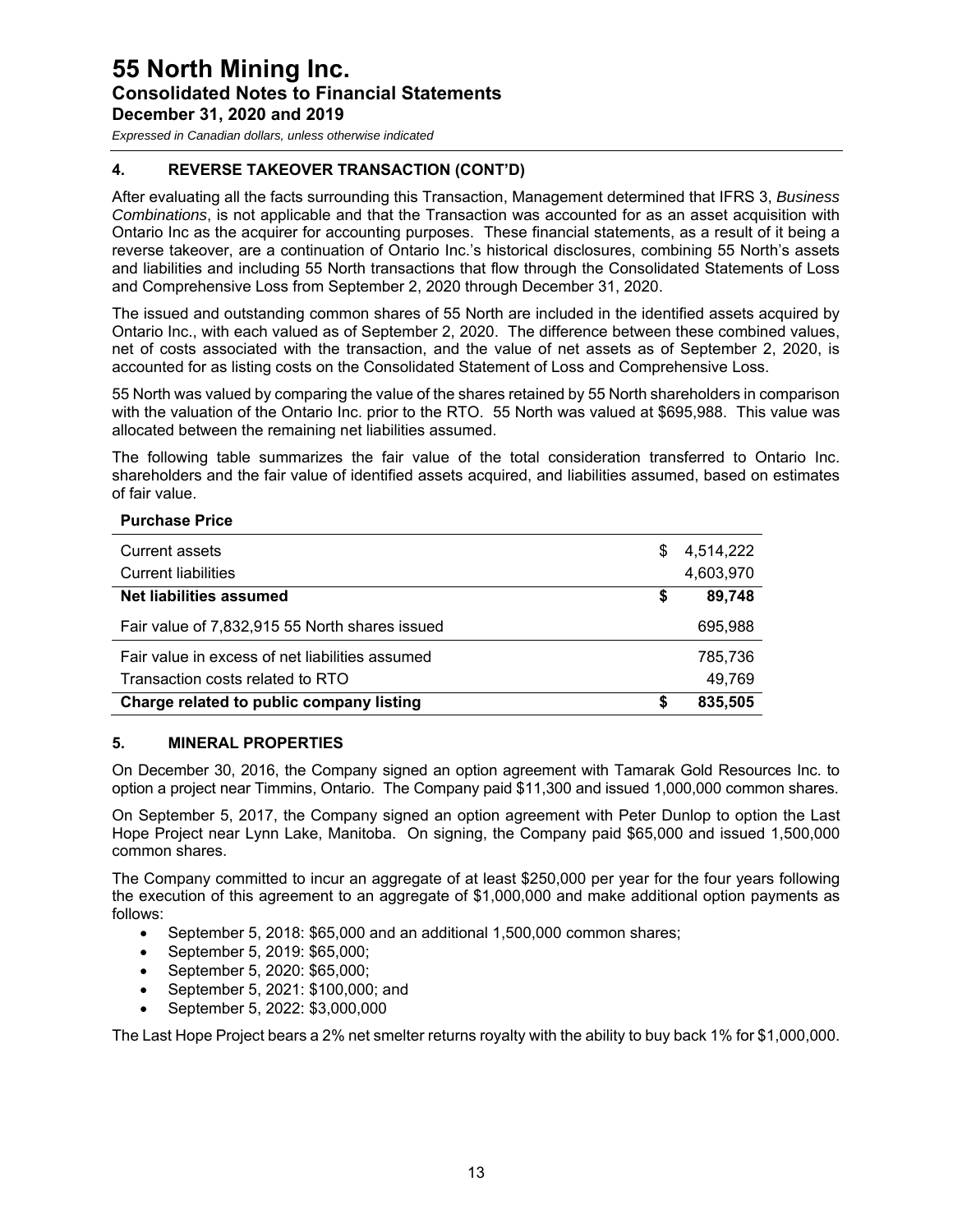*Expressed in Canadian dollars, unless otherwise indicated*

#### **6. INVESTMENT AND DIVIDEND PAYABLE**

| .                                      |              |        |  |
|----------------------------------------|--------------|--------|--|
|                                        | 2020         | 2019   |  |
| Shares of 55 North                     | S<br>$- - -$ | 65.742 |  |
| Warrants                               | ---          | 766    |  |
| Shares of Aston Minerals Ltd.          | 3,934,000    | ---    |  |
| GIC (0.75% maturing December 10, 2021) | 900.000      | ---    |  |
| <b>Total</b>                           | \$4,834,000  | 66,508 |  |

Prior to completing the RTO (see Note 4), the Company completed the sale of the Edelson property and received, in addition to cash, 100,000,000 common shares of European Cobalt (now operating as Aston Minerals Ltd.). The net proceeds from the sale of these shares were agreed to be distributed to the 55 North shareholders of record on July 11, 2020. The value of the Aston Minerals Ltd. shares at December 31, 2020 was \$3,934,000 and the dividend payable was \$3,838,994, with the \$95,006 difference representing the value of the dividend attributable to the 55 North shares owned by 55 North Operations that are currently presented as held in treasury (Note 8). Any fair value adjustment in the dividend payable is adjusted through the consolidated statement of changes in equity as a dividend in the period. These shares were sold subsequent to year-end (Note 17)

The fair value of the warrants as at December 31, 2019 was valued using the Black-Scholes option-pricing model with the following weighted average assumptions used for warrants: dividend yield of 0%, expected volatility of 100%, risk free interest rate of 1.79% and expected life of 6 months. The warrants expired unexercised during the year.

#### **7. CANADA EMERGENCY BUSINESS ACCOUNT**

As a result of COVID-19, the Canadian federal government created the Canada Emergency Business Account ("CEBA"), designed to provide some financial assistance to qualifying Canadian companies. In April 2020, the Company applied for this funding and received \$40,000 as an unsecured, non-interestbearing loan. This loan is due on or before December 31, 2022. If \$30,000 is paid before this time, \$10,000 of the loan is forgiven. If not paid by this date, the loan is extended by three years bearing interest at a rate of 5% per annum, with the loan maturing on December 31, 2025.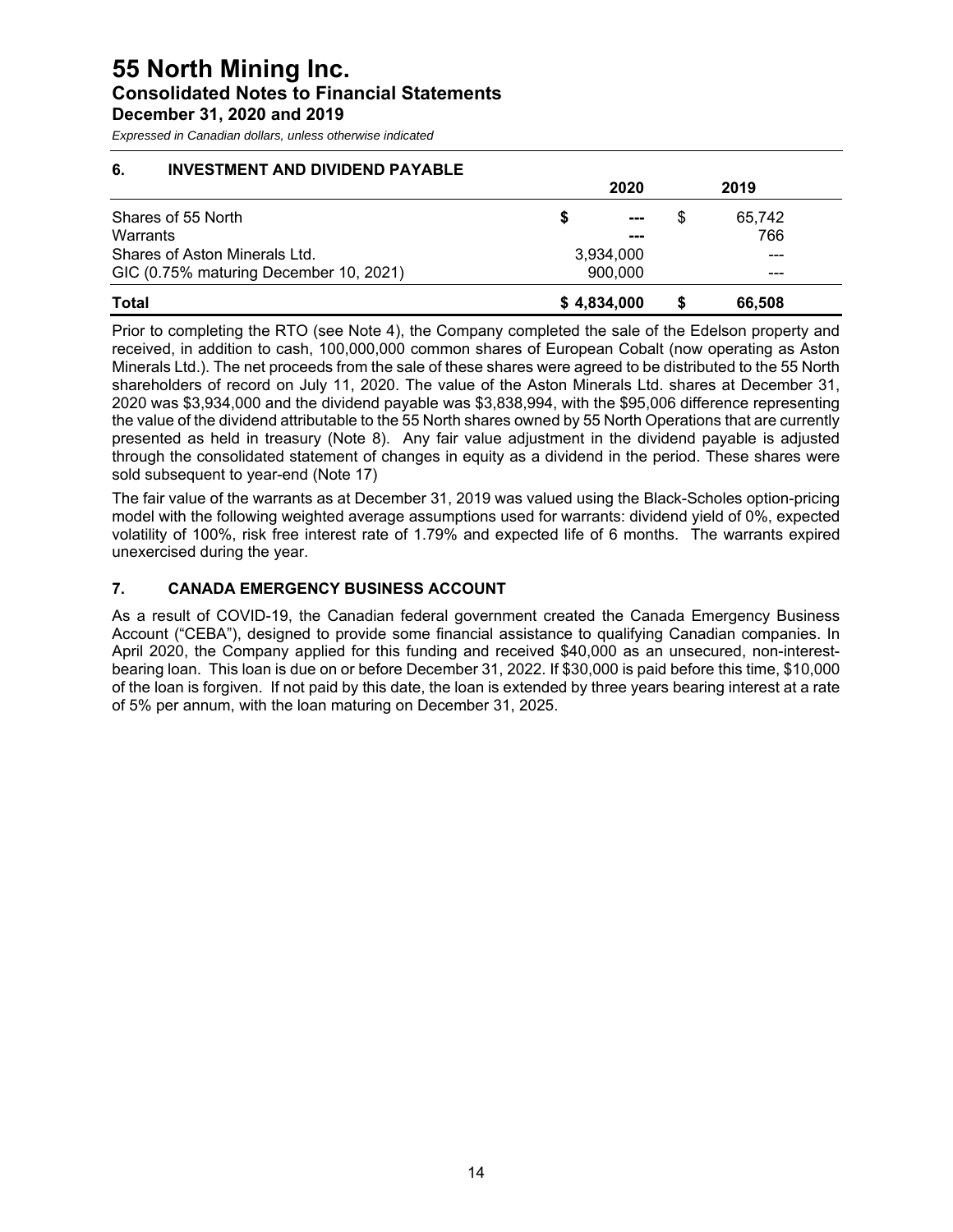*Expressed in Canadian dollars, unless otherwise indicated*

#### **8. SHARE CAPITAL**

#### **a) Authorized:**

The Company is authorized to issue an unlimited number of common shares with each common share entitled to one vote.

#### **b) Common shares issued:**

|                                        | <b>Number of Shares</b> | <b>Stated Capital</b> |
|----------------------------------------|-------------------------|-----------------------|
| Balance, December 31, 2018             | 52,275,001              | 844,301               |
| Issued on private placement            | 16,718,216              | 925,025               |
| Warrant allocation                     |                         | (158, 569)            |
| Share issue costs                      |                         | (30,000)              |
| Flow-through premium                   |                         | (212,007)             |
| Balance, December 31, 2019             | 68,993,217              | \$1,368,750           |
| Issued on settlement of debt           | 1,500,000               | 150,000               |
| Issued on reverse takeover transaction | 7,832,915               | 695,988               |
| Issued on private placement            | 25,726,730              | 4,426,114             |
| Warrant allocation                     |                         | (1,670,277)           |
| Share issue costs                      |                         | (520, 696)            |
| Flow-through premium                   |                         | (567, 104)            |
| Balance, December 31, 2020             | 104,052,862             | \$3,882,775           |

Included in the share capital balance on December 31, 2020 are 189,206 shares held by 55 North Operations (formerly Ontario Inc.). These shares will be sold once the Company's shares start trading on a stock exchange and are included as shares held in treasury.

On September 10, 2019, a director of the Company subscribed for 1,562,500 units at a price of 0.08 per unit for proceeds of \$125,000. Each unit was comprised of one common share and one half of a warrant, with each warrant exercisable at \$0.18 per share until September 10, 2022. In August 2020, the terms of these warrants were changed to an expiration date of December 31, 2022.

On September 10, 2019, the Company closed a private placement, issuing 14,285,716 flow-through units for proceeds of \$750,000. Each unit was comprised of one flow-through common share and one half of a warrant with each warrant exercisable at \$0.18 per share until September 10, 2022. In August 2020, the terms of these warrants were changed to an expiration date of December 31, 2022.

On December 31, 2019, the Company closed a private placement, issuing 870,000 flow-through units for proceeds of \$50,025. Each unit was comprised of one flow-through common share and one half of a warrant with each warrant exercisable at \$0.18 per share until December 31, 2022.

On July 2, 2020, certain creditors agreed to receive a total of 1,500,000 common shares in settlement of \$150,000 debt owed to them, with each share issued at \$0.10 per share.

On September 2, 2020, 55 North completed the RTO resulting in the acquisition of control of 55 North by the shareholders of Ontario Inc. Pursuant to the RTO, all issued and outstanding securities in the capital of 55 North were converted into like issued and outstanding securities of the Company on a one-for-one basis resulting in the issuance of 7,832,915 shares with each share issued at \$0.09 per share.

On September 21, 2020, the Company closed a private placement for gross proceeds of \$1,403,416, issuing 6,672,080 flow through units at \$0.20 per unit for gross proceeds of \$1,334,416 and 460,000 nonflow through units at \$0.15 per unit for gross proceeds of \$69,000. Each flow through and non-flow through unit consists of one common share and one warrant, with each warrant entitling the holder to acquire a common share at \$0.30 per share for 48 months from the date of issuance.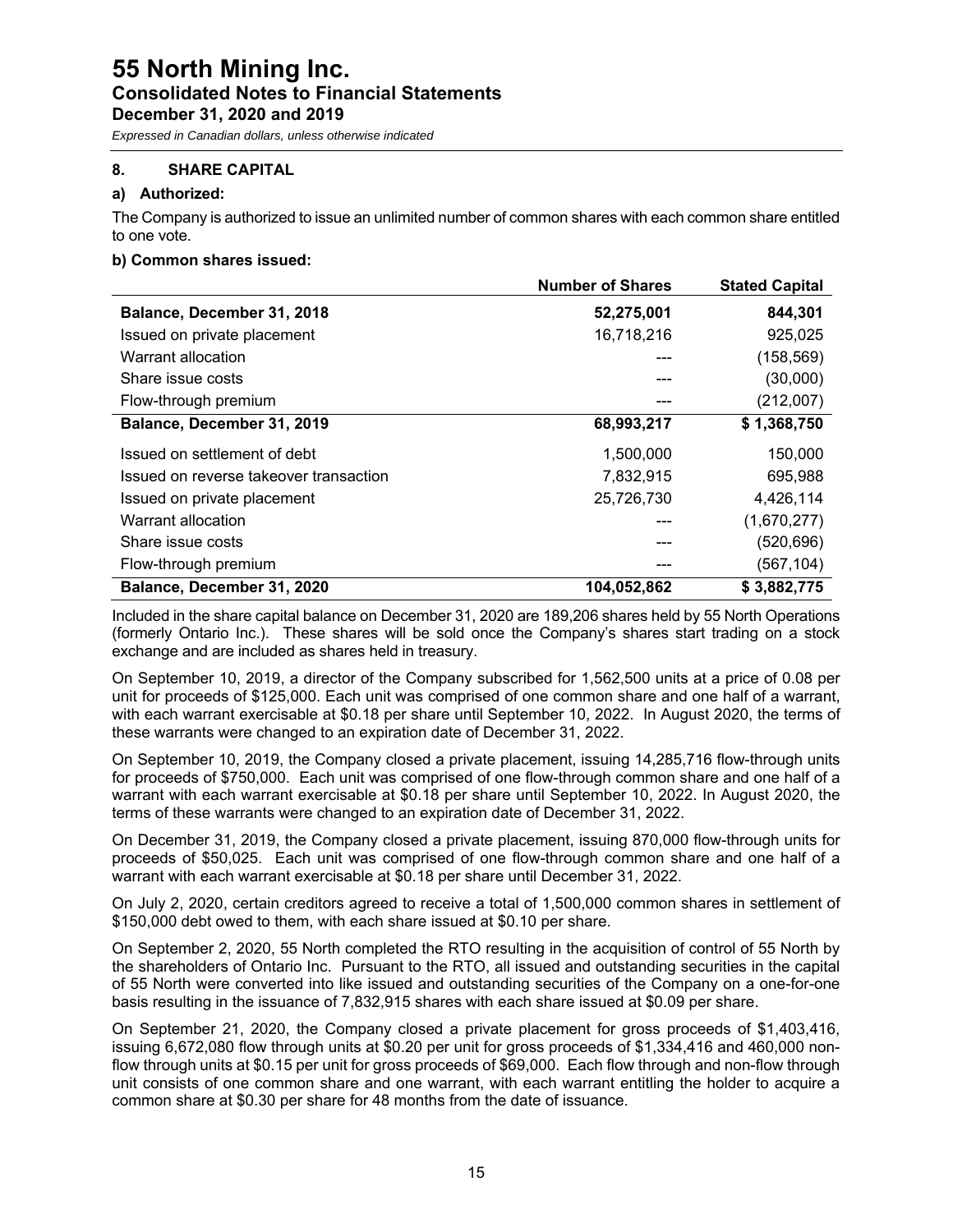*Expressed in Canadian dollars, unless otherwise indicated*

### **8. SHARE CAPITAL (CONT'D)**

On October 15, 2020, the Company announced that it closed the second tranche of a non-brokered private placement for gross proceeds of \$836,000, made up of \$824,000 in flow through financing and \$12,000 in non-flow through financing. The flow through financing consisted of 4,120,000 flow through units. Each flow through units was priced at \$0.20 each for gross proceeds of \$824,000. The non-flow through financing consisted of 80,000 units priced at \$0.15 each for gross proceeds of \$12,000. Each unit is comprised of one common share and one common share purchase warrant entitling the holder to acquire one additional common share at a price of \$0.30 per share for 48 months from the date of issuance.

On November 9, 2020 the Company announced that it closed the third tranche of a non-brokered private placement for gross proceeds of \$1,386,920, consisting of \$1,371,920 in non-flow-through financing and \$15,000 in flow-through financing. The flow through financing consisted of 75,000 flow through units. Each flow through units was priced at \$0.20 each for gross proceeds of \$15,000. The non-flow through financing consisted of 9,146,133 units priced at \$0.15 each for gross proceeds of \$1,371,920. Each unit is comprised of one common share and one common share purchase warrant entitling the holder to acquire one additional common share at a price of \$0.30 per share for 48 months from the date of issuance. Bruce Reid, CEO and Director, subscribed for 2,000,000 non-flow through units.

On November 27, 2020 the Company announced that it closed an additional tranche of a non-brokered private placement for gross proceeds of \$599,777 consisting of \$504,777 in non-flow-through financing and \$95,000 in flow-through financing. The non-flow-through financing consisted of 3,365,183 units priced at \$0.15. The flow-through financing consisted of 475,000 flow-through units priced at \$0.20. Each unit is comprised of one common share and one common share purchase warrant entitling the holder to acquire one additional common share of the Company at a price of \$0.30 per share for 48 months from the date of issuance.

On December 4, 2020 the Company announced that it closed an additional tranche of a non-brokered private placement for gross proceeds of \$200,000 in non-flow-through financing. The non-flow-through financing consisted of 1,333,334 units priced at \$0.15 per unit. Each unit is comprised of one common share and one common share purchase warrant entitling the holder to acquire one additional common share of the Company at a price of \$0.30 per share for 48 months from the date of issuance.

#### **8. WARRANTS**

A summary of the status of the Company's outstanding warrants and changes are as follows:

|                                |                | 2020                                     |               |                                          | 2019 |
|--------------------------------|----------------|------------------------------------------|---------------|------------------------------------------|------|
|                                | <b>Number</b>  | Weighted<br>average<br>exercise<br>price | <b>Number</b> | Weighted<br>average<br>exercise<br>price |      |
| Balance, beginning             | 22,634,108     | \$<br>0.10                               | 22,275,000    | \$                                       | 0.05 |
| Granted                        | 1,666,666      | 0.18                                     | 8,359,108     |                                          | 0.18 |
| Cancelled                      | (24, 300, 774) | 0.10                                     | ---           |                                          | ---  |
| Granted - replacement warrants | 24,517,950     | 0.18                                     |               |                                          |      |
| Granted - post RTO             | 27,396,060     | 0.29                                     | ---           |                                          | ---  |
| Expired                        | ---            | ---                                      | (8,000,000)   |                                          | 0.05 |
| <b>Balance, ending</b>         | 51,914,010     | \$<br>0.24                               | 22.634.108    | S                                        | 0.10 |

Notes:

(1) Following completion of the RTO, warrants issued by 55 North and Ontario Inc. were replaced by new 55 North Mining Inc. warrants using the transaction share exchange ratio.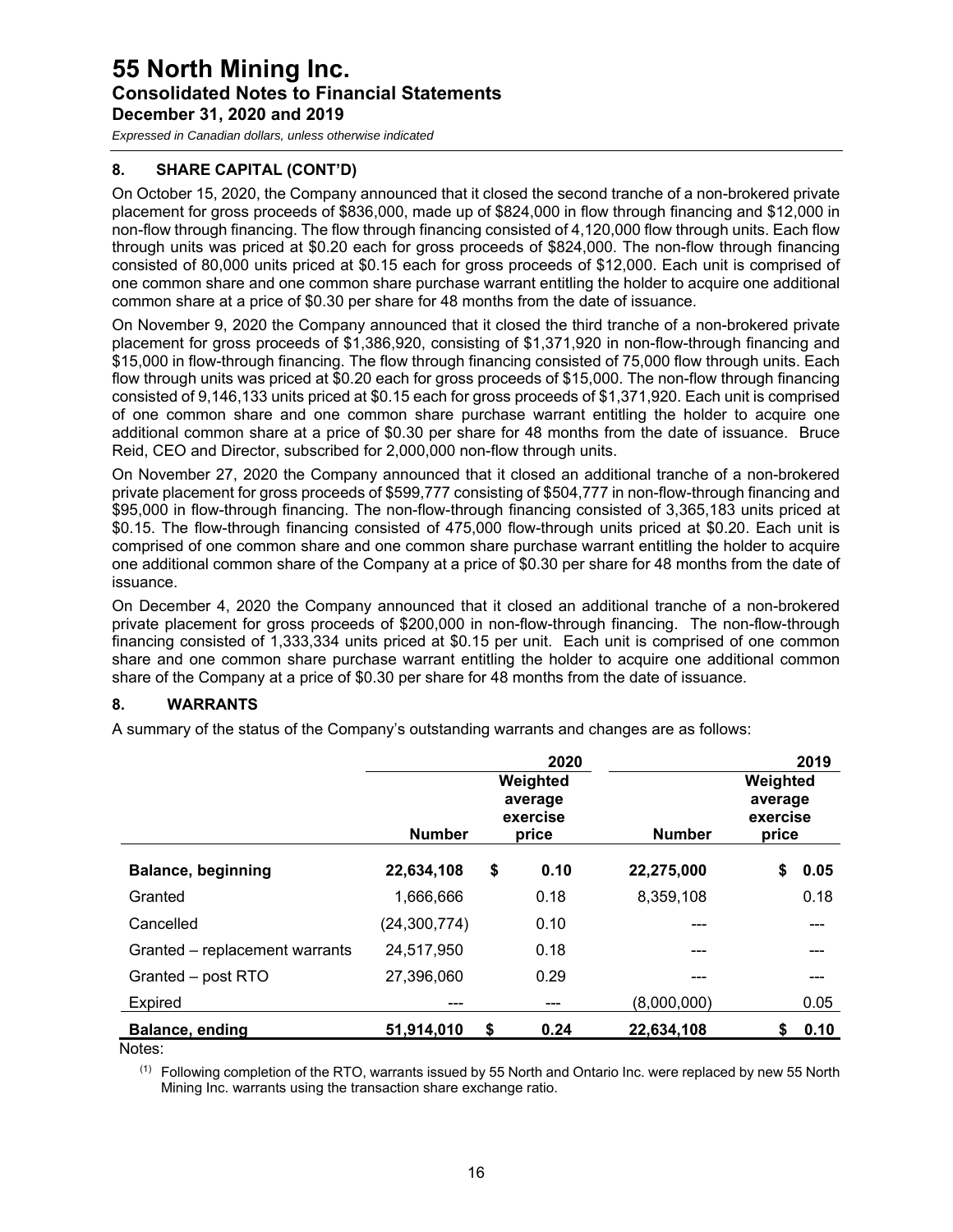*Expressed in Canadian dollars, unless otherwise indicated*

#### **9. WARRANTS (CONT'D)**

At December 31, 2020, there were 51,914,010 (2019 – 22,634,108) warrants outstanding, with each warrant entitling the holder to acquire one common share of the Company at the prices noted below:

| <b>Number</b>     | <b>Exercise</b><br><b>Price</b> | <b>Remaining Contractual</b><br><b>Life In Years</b> | <b>Expiry Date</b>                |
|-------------------|---------------------------------|------------------------------------------------------|-----------------------------------|
| December 31, 2019 |                                 |                                                      |                                   |
| 3,250,000         | \$0.05                          | 0.99                                                 | December 28, 2020                 |
| 5,750,000         | \$0.05                          | 0.99                                                 | December 28, 2020                 |
| 5,275,000         | \$0.05                          | 5.00                                                 | December 31, 2024                 |
| 781,250           | \$0.18                          | 2.70                                                 | September 10, 2022                |
| 7,142,858         | \$0.18                          | 2.70                                                 | September 10, 2022                |
| 435,000           | \$0.18                          | 3.00                                                 | December 31, 2022                 |
| 22,634,108        | \$0.10                          | 2.56                                                 |                                   |
| December 31, 2020 |                                 |                                                      |                                   |
| 24,300,774        | \$0.18                          | 2.00                                                 | December 31, 2022 <sup>(1)</sup>  |
| 217,176           | \$0.61                          | 1.96                                                 | December 18, 2022 <sup>(2)</sup>  |
| 7,132,080         | \$0.30                          | 3.73                                                 | September 21, 2024                |
| 500,000           | \$0.20                          | 3.73                                                 | September 21, 2024 (4)            |
| 36,800            | \$0.15                          | 3.73                                                 | September 21, 2024 <sup>(3)</sup> |
| 4,200,000         | \$0.30                          | 3.79                                                 | October 15, 2024                  |
| 329,600           | \$0.20                          | 3.79                                                 | October 15, 2024 <sup>(3)</sup>   |
| 6,400             | \$0.15                          | 3.79                                                 | October 15, 2024 <sup>(4)</sup>   |
| 9,221,133         | \$0.30                          | 3.86                                                 | November 9, 2024                  |
| 534,531           | \$0.15                          | 3.86                                                 | November 9, 2024 (4)              |
| 6,000             | \$0.30                          | 3.86                                                 | November 9, 2024                  |
| 3,840,183         | \$0.30                          | 3.91                                                 | November 27, 2024                 |
| 141,333           | \$0.15                          | 3.91                                                 | November 27, 2024 (4)             |
| 8,000             | \$0.20                          | 3.91                                                 | November 27, 2024 (3)             |
| 1,333,334         | \$0.30                          | 3.93                                                 | December 4, 2024                  |
| 106,666           | \$0.15                          | 3.93                                                 | December 4, 2024 (4)              |
| 51,914,010        | \$0.24                          | 2.96                                                 |                                   |

Notes:

(1) In August 2020, the terms of these warrants were changed to an exercise price of \$0.18 and with an expiration date of December 31, 2022.

 $(2)$  In August 2020, the terms of these warrants were changed to an expiration date of December 18, 2022

 $(3)$  These compensation options entitle the holder to acquire a unit at a price of \$0.20 per unit. Each unit is comprised of one common share and one warrant which can be exercised to acquire one additional common share at a price of \$0.30 for a period of 48 months.

 $(4)$  These compensation options entitle the holder to acquire a unit at a price of \$0.15 per unit. Each unit is comprised of one common share and one warrant which can be exercised to acquire one additional common share at a price of \$0.30 for a period of 48 months.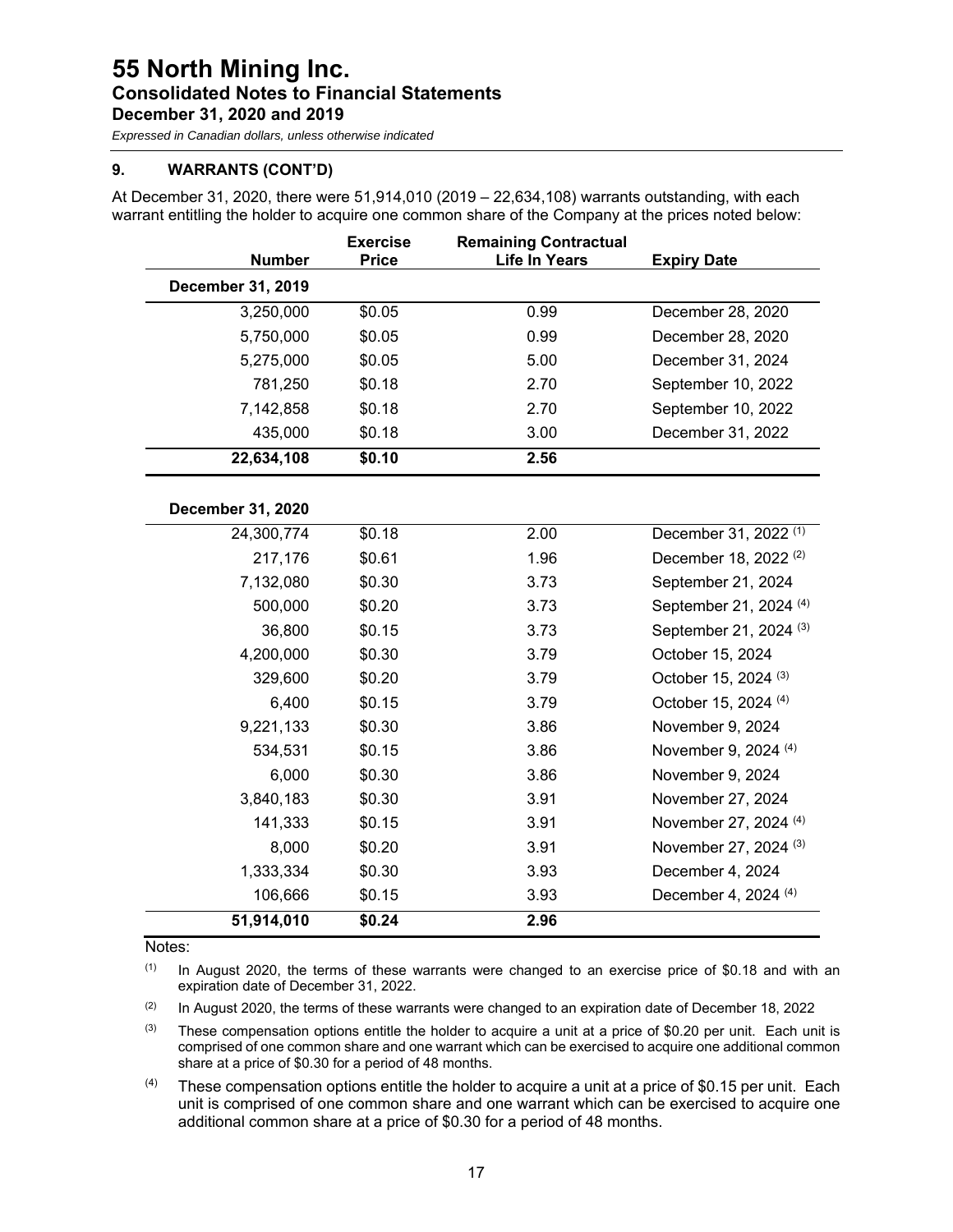*Expressed in Canadian dollars, unless otherwise indicated*

#### **9. WARRANTS (CONT'D)**

The value warrants issued were estimated on the date of the grant using the Black-Scholes option-pricing model with the following weighted average assumptions used for grants:

| <b>Number</b>                                                                                                                                                                                                                                                                                                                                                            | <b>Dividend</b><br>Yield | <b>Expected</b><br><b>Volatility</b> | <b>Risk Free</b><br><b>Interest</b><br>Rate | <b>Expected</b><br>Life<br>In Years |  |
|--------------------------------------------------------------------------------------------------------------------------------------------------------------------------------------------------------------------------------------------------------------------------------------------------------------------------------------------------------------------------|--------------------------|--------------------------------------|---------------------------------------------|-------------------------------------|--|
| 7,924,108                                                                                                                                                                                                                                                                                                                                                                | 0%                       | 100%                                 | 1.53%                                       | 3                                   |  |
| 435,000                                                                                                                                                                                                                                                                                                                                                                  | 0%                       | 100%                                 | 1.69%                                       | 3                                   |  |
| 1,666,666                                                                                                                                                                                                                                                                                                                                                                | 0%                       | 100%                                 | 0.25%                                       | 2.5                                 |  |
| 7,132,080                                                                                                                                                                                                                                                                                                                                                                | 0%                       | 100%                                 | 0.33%                                       | 4                                   |  |
| 500,000                                                                                                                                                                                                                                                                                                                                                                  | 0%                       | 100%                                 | 0.33%                                       | 4                                   |  |
| 36,800                                                                                                                                                                                                                                                                                                                                                                   | 0%                       | 100%                                 | 0.33%                                       | 4                                   |  |
| 4,200,000                                                                                                                                                                                                                                                                                                                                                                | 0%                       | 100%                                 | 0.30%                                       | 4                                   |  |
| 6,400                                                                                                                                                                                                                                                                                                                                                                    | 0%                       | 100%                                 | 0.30%                                       | 4                                   |  |
| 329,600                                                                                                                                                                                                                                                                                                                                                                  | 0%                       | 100%                                 | 0.30%                                       | 4                                   |  |
| 9,221,133                                                                                                                                                                                                                                                                                                                                                                | 0%                       | 100%                                 | 0.41%                                       | 4                                   |  |
| 534,531                                                                                                                                                                                                                                                                                                                                                                  | 0%                       | 100%                                 | 0.41%                                       | 4                                   |  |
| 6,000                                                                                                                                                                                                                                                                                                                                                                    | 0%                       | 100%                                 | 0.41%                                       | 4                                   |  |
| 3,840,183                                                                                                                                                                                                                                                                                                                                                                | 0%                       | 100%                                 | 0.37%                                       | 4                                   |  |
| 141,333                                                                                                                                                                                                                                                                                                                                                                  | 0%                       | 100%                                 | 0.37%                                       | 4                                   |  |
| 8,000                                                                                                                                                                                                                                                                                                                                                                    | 0%                       | 100%                                 | 0.37%                                       | 4                                   |  |
| 1,333,334                                                                                                                                                                                                                                                                                                                                                                | 0%                       | 100%                                 | 0.43%                                       | 4                                   |  |
| 106,666                                                                                                                                                                                                                                                                                                                                                                  | 0%                       | 100%                                 | 0.43%                                       | 4                                   |  |
| Date Issued<br>September 10, 2019<br>December 31, 2019<br>July 13, 2020<br>September 21, 2020<br>September 21, 2020<br>September 21, 2020<br>October 15, 2920<br>October 15, 2920<br>October 15, 2920<br>November 9, 2020<br>November 9, 2020<br>November 9, 2020<br>November 27, 2020<br>November 27, 2020<br>November 27, 2020<br>December 4, 2020<br>December 4, 2020 |                          |                                      |                                             |                                     |  |

On July 13, 2020, the Company issued 1,666,666 warrants for services rendered in connection with various corporate activities. Each warrant is exercisable at \$0.18 per share until December 31, 2022.

As part of the September 21, 2020 financing (see Note 8), the Company issued 7,132,080 warrants entitling the holder to acquire one common share at a price of \$0.30 per share for 48 months. The Company also issued 500,000 compensation options that entitle the holder to acquire one unit at a price of \$0.20 per unit, with each unit comprised of one common share and one warrant which can be exercised to acquire one additional common share at a price of \$0.30 for a period of 48 months. The Company also issued 36,800 compensation options that entitle the holder to acquire one unit at a price of \$0.15 per unit, with each unit comprised of one common share and one warrant which can be exercised to acquire one additional common share at a price of \$0.30 for a period of 48 months.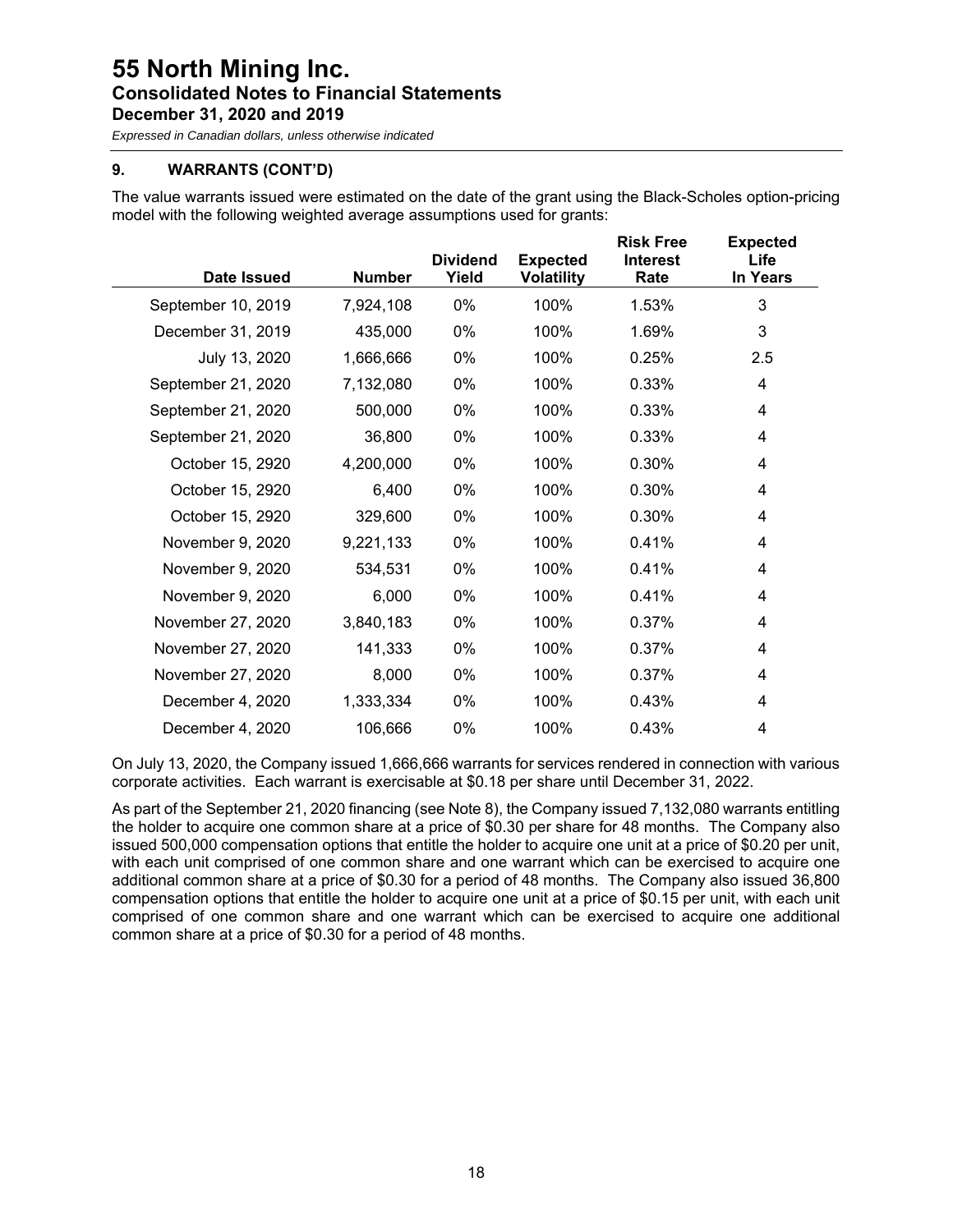*Expressed in Canadian dollars, unless otherwise indicated*

### **9. WARRANTS (CONT'D)**

As part of the October 15, 2020 financing (see Note 8), the Company issued 4,200,000 warrants entitling the holder to acquire one common share at a price of \$0.30 per share for 48 months from the date of issuance. The Company issued 329,600 compensation options that entitle the holder to acquire one unit at a price of \$0.20 per unit, with each unit comprised of one common share and one warrant which can be exercised to acquire one additional common share at a price of \$0.30 for a period of 48 months. The Company also issued 6,400 compensation options that entitle the holder to acquire one unit at a price of \$0.15 per unit, with each unit comprised of one common share and one warrant which can be exercised to acquire one additional common share at a price of \$0.30 for a period of 48 months.

As part of the November 9, 2020 financing (see Note 8), the Company issued 9,221,133 warrants entitling the holder to acquire one common share of the Company at a price of \$0.30 per share for 48 months from the date of issuance. The Company issued 534,531 compensation options entitling the holder to acquire one unit at a price of \$0.15 at any time prior to the date 48 months from the date of closing, with each unit comprised of one common share and one warrant which can be exercised to acquire one additional common share at a price of \$0.30 for a period of 48 months. The Company also issued 6,000 finders warrants entitling the holder to acquire one common share at a price of \$0.30 at any time prior to the date 48 months from the date of closing.

As part of the November 27, 2020 financing (see Note 8), the Company issued 3,840,183 warrants entitling the holder to acquire one common share at a price of \$0.30 per share for 48 months from the date of issuance. The Company issued 141,333 compensation options that entitle the holder to acquire one unit at a price of \$0.15 per unit, with each unit comprised of one common share and one warrant which can be exercised to acquire one additional common share at a price of \$0.30 for a period of 48 months. The Company also issued 8,000 compensation options that entitle the holder to acquire one unit at a price of \$0.20 per unit, with each unit comprised of one common share and one warrant which can be exercised to acquire one additional common share at a price of \$0.30 for a period of 48 months.

As part of the December 4, 2020 financing (see Note 8), the Company issued 1,333,334 warrants entitling the holder to acquire one additional common share of the Company at a price of \$0.30 per share for 48 months from the date of issuance. The Company issued 106,666 compensation options that entitle the holder to acquire one unit at a price of \$0.15 per unit, with each unit comprised of one common share and one warrant which can be exercised to acquire one additional common share at a price of \$0.30 for a period of 48 months.

#### **9. SHARE OPTIONS**

The Company may grant options to directors, officers, employees, and technical consultants of the Company. The maximum number of shares reserved for issuance under all securities compensation arrangements is limited to 10% of the total number of issued and outstanding shares exercisable for a period of up to 10 years. The maximum number of shares that may be issued to any officer, director or employee shall not exceed 5% of the total number of issued and outstanding shares. The maximum number of shares that may be issued to technical consultants, including investor relation consultants, shall not exceed 2% of the total number of issued and outstanding shares.

On October 7, 2019, the 55 North Board issued 3,000,000 incentive share options to officers, directors, employees and consultants with each option having a 5-year term and an exercise price of \$.05. After the 1 for 10.13 share consolidation effective September 1, 2020, the total number of options was adjusted to 296,148 and the exercise price adjusted to \$0.51 per share. The value of options were estimated on the date of the grant using the Black-Scholes option-pricing model with the following weighted average assumptions used for grants: dividend yield of 0%, expected volatility of 33%, risk free interest rate of 1.32% and expected life of 5 years. These options remain unexercised at December 31, 2020.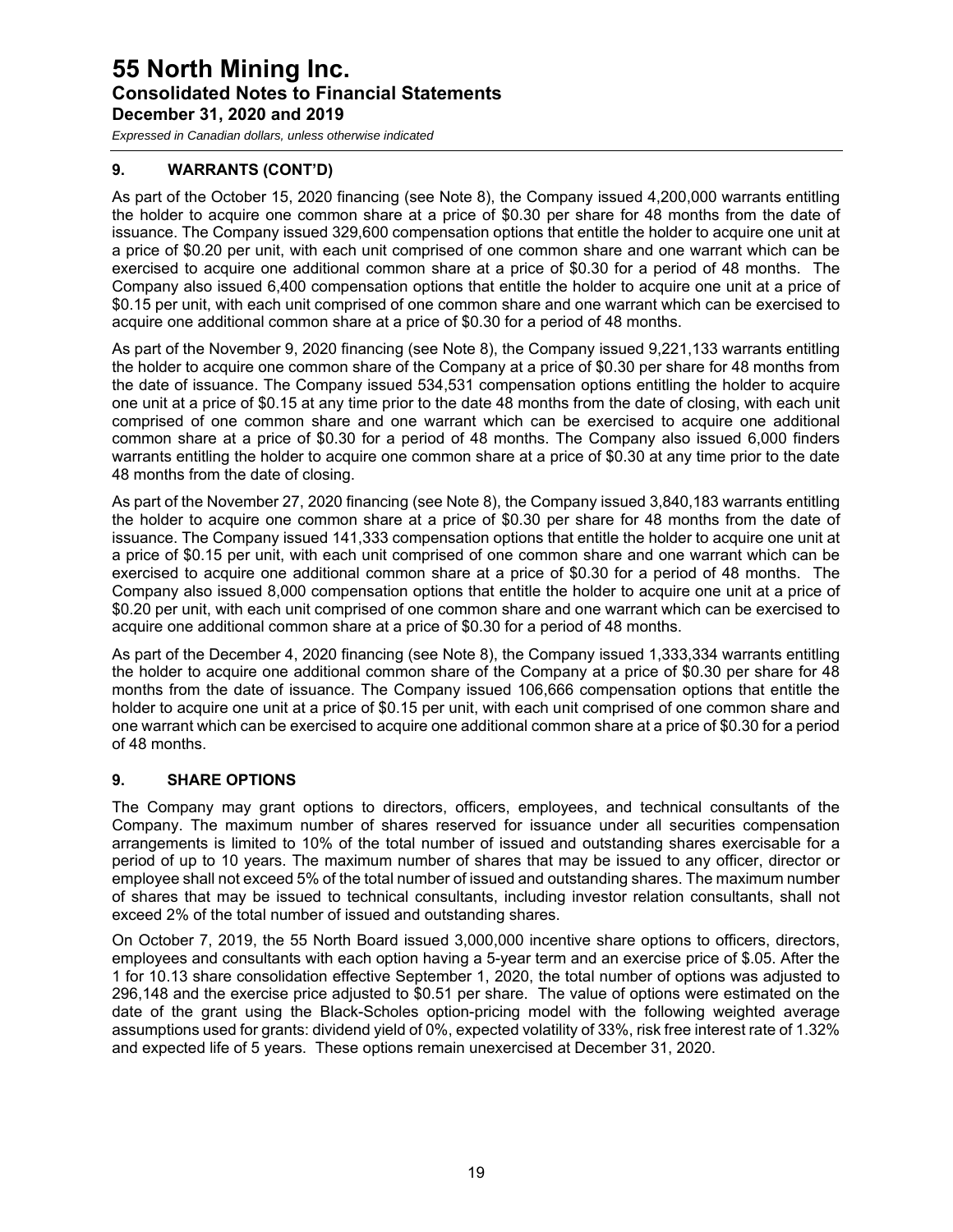*Expressed in Canadian dollars, unless otherwise indicated*

#### **10. SHARE OPTIONS**

A summary of the status of the Company's outstanding options as at December 31, 2020 and 2019 and changes during the years then ended are as follows:

|                                     |               | Dec. 31, 2020             |               | Dec. 31, 2019             |
|-------------------------------------|---------------|---------------------------|---------------|---------------------------|
|                                     |               | Weighted                  |               | Weighted                  |
|                                     | <b>Number</b> | average<br>exercise price | <b>Number</b> | average<br>exercise price |
| <b>Balance, beginning</b>           | $- - -$       | $\sim$ $\sim$             | $- - -$       |                           |
| Granted – replacement options $(1)$ | 296,148       | 0.51                      | ---           |                           |
| Balance, ending                     | 296,148       | \$0.51                    | ---           | ---                       |

The average remaining life of the options is 3.77 years.

Notes:

 $(1)$  Following completion of the RTO, options issued by 55 North were replaced by new 55 North Mining Inc. options using the transaction share exchange ratio.

### **11. INCOME TAXES**

#### **Income tax provision**

The provision for income taxes reflects an effective rate that differs from the combined federal and provincial tax rates for the following reasons:

|                                                                                       | 2020                     | 2019                       |  |
|---------------------------------------------------------------------------------------|--------------------------|----------------------------|--|
| Loss and comprehensive loss before income taxes<br>Combined statutory income tax rate | \$ (2,756,372)<br>26.50% | \$<br>(372, 357)<br>26.50% |  |
| Income tax recovery using statutory income tax rates                                  | (730, 400)               | (98, 675)                  |  |
| Share issue costs                                                                     | (149, 700)               | (7,950)                    |  |
| Revaluation of investment and other                                                   | 23,012                   | 12,850                     |  |
| Cost of listing                                                                       | 223,000                  |                            |  |
| Impact of RTO                                                                         | (3,785,400)              | ---                        |  |
| Valuation allowance                                                                   | 4,171,130                | 74,638                     |  |
| Deferred tax recovery                                                                 | (248, 358)               | \$<br>(19, 137)            |  |

#### **Deferred income taxes**

Significant components of the Company's deferred income tax asset (liability) are as follows:

|                                                    | 2020          | 2019          |  |
|----------------------------------------------------|---------------|---------------|--|
| Non-capital losses                                 | \$2,602,134   | \$<br>105,663 |  |
| Canadian exploration and development expense pools | 1,702,286     | 148,313       |  |
| Share issuance costs                               | 128,271       | 7.585         |  |
| Deferred income tax asset                          | 4,432,691     | 261,561       |  |
| Valuation allowance                                | (4, 432, 691) | (261,561)     |  |
| Deferred tax asset                                 | ---           |               |  |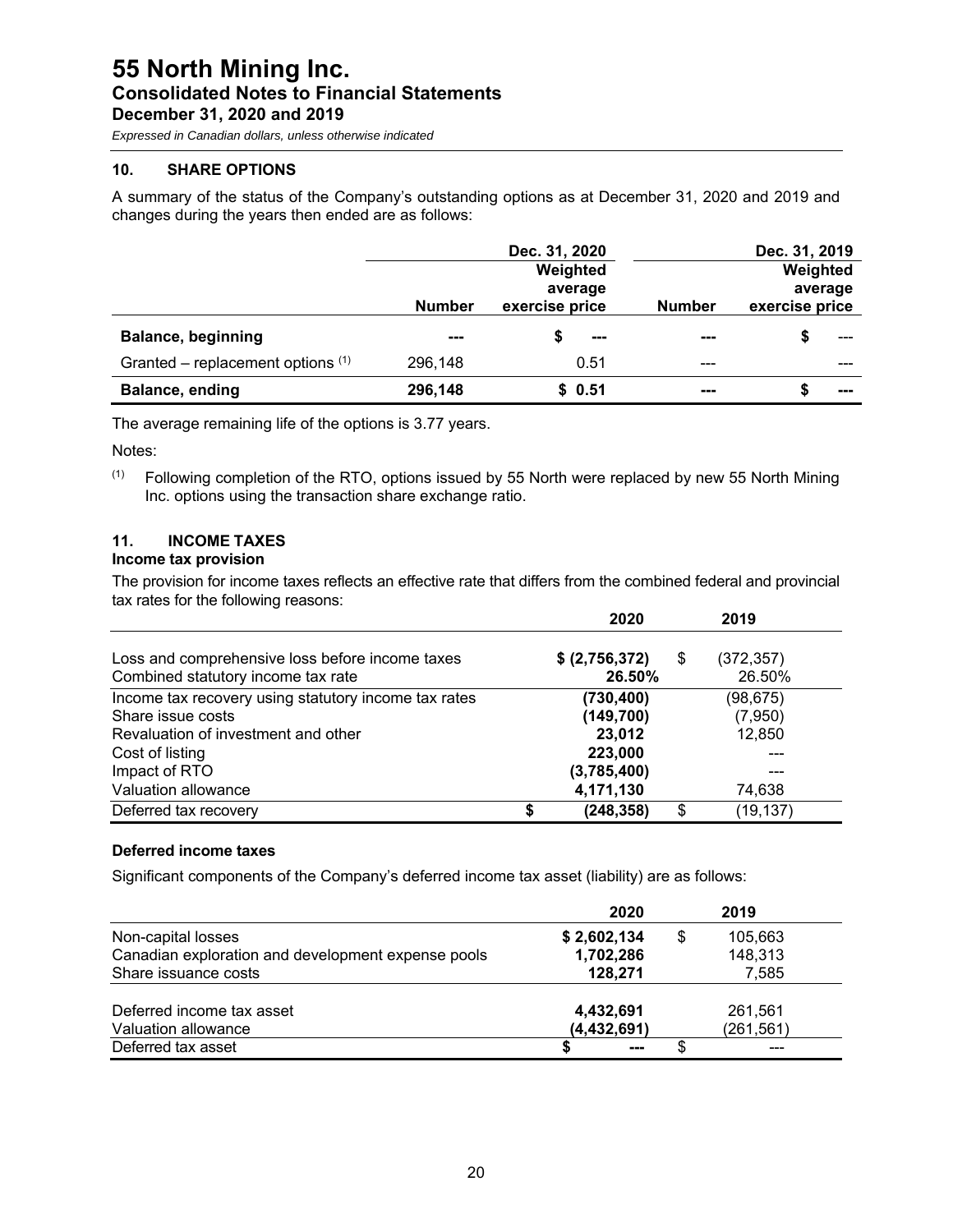*Expressed in Canadian dollars, unless otherwise indicated*

### **11. INCOME TAXES (CONT'D)**

The Company has non-capital loss carry forward amounts available for income tax purposes of \$9,819,900 that expire \$1,451,000 in 2031, \$1,007,000 in 2032, \$2,451,000 in 2033, \$1,665,000 in 2034, \$743,300 in 2035, \$423,300 in 2036, \$407,000 in 2037, \$429,100 in 2038, \$260,000 in 2039 and \$983,200 in 2040. The Company has \$7,446,574 (December 31, 2019 - \$559,671) of unused cumulative Canadian exploration and development costs available to offset future taxable income. The tax benefits pertaining to these expenses are available for carry forward indefinitely.

#### **12. RELATED PARTY TRANSACTIONS**

Included in accounts payable and accrued liabilities is amounts owed to the Company's Chairman and CEO of \$5,000 at December 31, 2020 (December 31, 2019 – loan payable of \$220,000). This liability is noninterest bearing, unsecured and repayable on demand.

During the year ended December 31, 2020, the Company's CEO was paid \$20,000 (2019 - \$nil) in compensation. During the year ended December 31, 2020, the Company's CFO was paid \$55,000 (2019 - \$25,000) in compensation.

During the year ended December 31, 2020, two of the Company's directors received compensation for services totaling \$115,000 (2019 - \$nil). Included in accounts payable and accrued liabilities is \$nil (2019 - \$2,130) owed to directors of the Company for expenses paid on behalf of the Company.

The loan receivable as at December 31, 2019 of \$428,233 was due from a company under common management, and was non-interest bearing, unsecured, and repayable on demand.

#### **13. CAPITAL MANAGEMENT**

The Company's total capital balance of \$2,102,161 (December 31, 2019 - capital balance of \$622,706) consists of \$\$nil (December 31, 2019 - \$220,000) loan payable, \$30,000 (December 31, 2019 - \$nil) Canadian Emergency Business Account, \$3,882,775 (December 31, 2019 - \$1,368,750) of share capital, warrants reserve of \$1,987,833 (December 31, 2019 - \$244,389), and a deficit of \$3,798,447 (December 31, 2019 - \$1,210,433).

The Company's objectives when managing capital, which consists of shareholders' equity, are to safeguard its ability to continue as a going concern, so that it can continue to provide returns for shareholders and benefits for other stakeholders, and to provide an adequate return to shareholders by pricing products and services commensurately with the level of risk.

The Company sets the amount of capital in proportion to risk. The Company manages the capital structure and adjusts it in the light of changes in economic conditions and the risk characteristics of the underlying assets. In order to maintain or adjust the capital structure, the Company may adjust the amount of dividends paid to shareholders, return capital to shareholders, issue new shares, or sell assets to reduce debt.

The Company monitors capital from time-to-time using a variety of measures. Monitoring procedures are typically performed as a part of the overall management of the Company's operations. The Company's strategy during the period, which was unchanged from the prior period, was to maintain its ability to secure access to financing at a reasonable cost. The requirements and terms of sources of capital cannot be predicted and change in ways the Company cannot predict.

#### **14. RISK MANAGEMENT AND FAIR VALUES**

Management's risk management policies are typically performed as a part of the overall management of the Company's operations. Management is aware of risks related to these objectives through direct personal involvement with employees and outside parties. In the normal course of its business, the Company is exposed to a number of risks that can affect its operating performance. Management's close involvement in operations helps identify risks and variations from expectations. The Company has not designated transactions as hedging transactions to manage risk. As a part of the overall operation of the Company, management considers the avoidance of undue concentrations of risk. The risks and the actions taken to manage them include the following: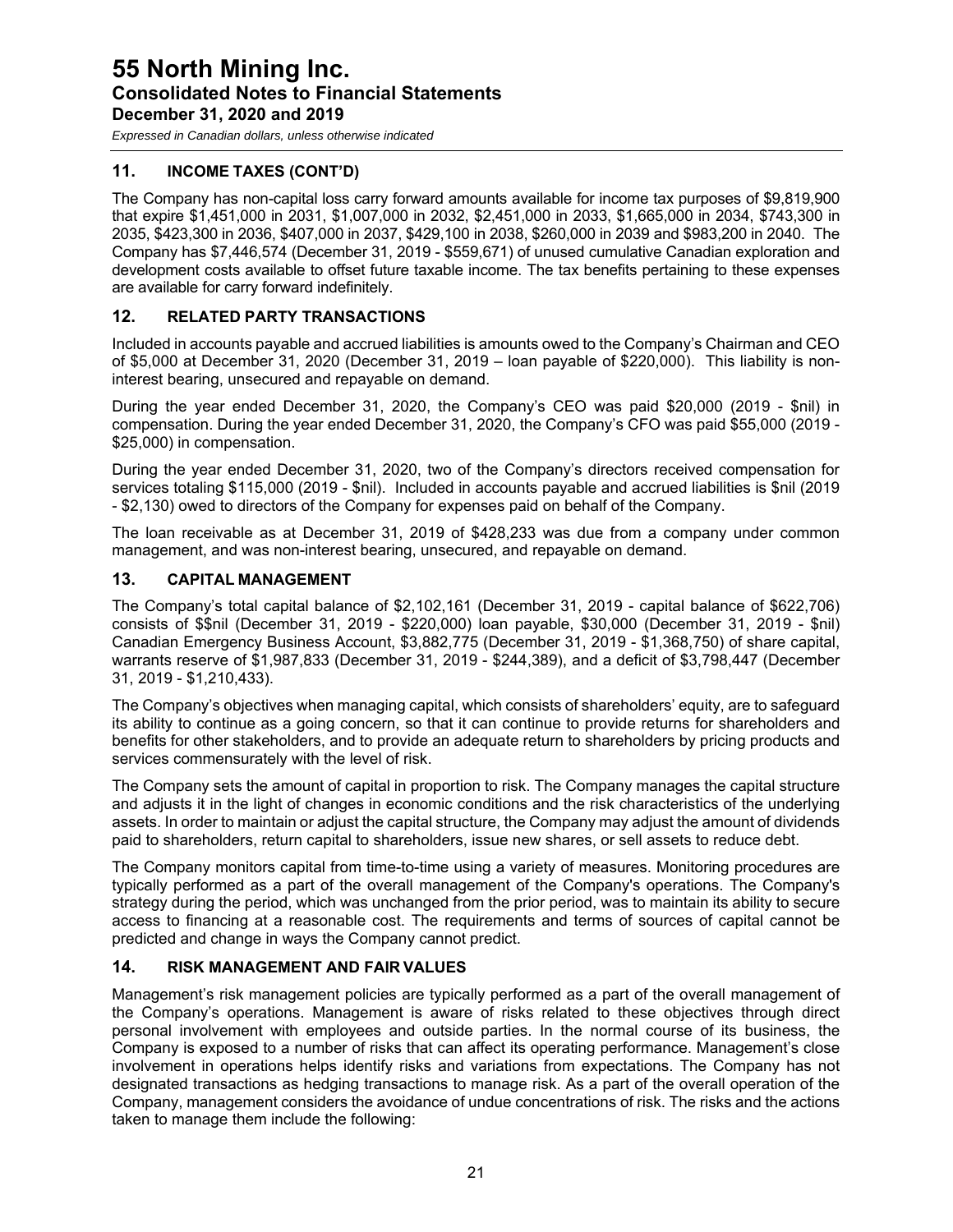*Expressed in Canadian dollars, unless otherwise indicated*

#### **14. RISK MANAGEMENT AND FAIR VALUES (CONT'D)**

#### **Liquidity risk**

Liquidity risk is the risk that the Company cannot meet its financial obligations associated with financial liabilities in full. The Company's main sources of liquidity are external sources of debt and equity. The funds are primarily used to finance working capital and capital expenditure requirements. The Company's current assets exceed its current liabilities by \$2,102,161 (December 31, 2019 – current assets exceed its current liabilities by \$336,198).

Receivables, loan receivable, accounts payable and accrued liabilities, dividend payable and loan payable are due within one year.

#### **Credit risk**

Credit risk arises from the possibility that debtors may be unable to fulfill their commitments. For a financial asset, this is typically the gross carrying amount, net of any amounts offset and any impairment losses. The Company has credit policies to address credit risk on accounts receivable, which may include the analysis of the financial position of the debtor and review of credit limits. The Company also may review credit history before establishing credit and review credit performance. An allowance for doubtful accounts or other impairment provisions are established based upon factors surrounding credit risk, historical trends and other information.

A financial asset is past due when a debtor has failed to make a payment when contractually due. The Company has no financial assets that are past due and does not have an allowance for doubtful accounts receivable. Receivables relate to amounts due from the Government of Canada for Goods and Services Tax recoverable.

#### **Currency risk**

Currency risk is the risk that changes in foreign exchange rates may have an effect on future cash flows associated with financial instruments. Changes in the applicable exchange rate may result in a decrease or increase in foreign exchange income or expense. The Company is exposed to currency risk as its investment in Aston Minerals Ltd. is held in Australian dollars (Note 6).

The impact on loss and comprehensive loss for the year if the Australian dollar would have been 1% higher or lower, would be approximately \$39,340 (2019 - \$nil). As a direct result in the change in valuation of the investment the offsetting dividend payable would have been adjusted in the opposite direction by \$38,390 (2019 - \$nil) with the adjustment as a charge to equity as a dividend. The limitations in the sensitivity analysis include the use of hypothetical market movements to demonstrate potential risk that only represent the Company's view of possible near-term market changes that cannot be predicted with any certainty and the assumption that all currency rates move in an identical fashion.

#### **Interest rate risk**

Interest rate risk is the risk that changes in market interest rates may have an effect on the cash flows associated with some financial instruments, known as interest rate cash flow risk, or on the fair value of other financial instruments, known as interest rate price risk. The Company is exposed to interest rate risk price risk with its GIC and Canadian Emergency Business Loan held at fixed rates.

#### **Other price risk**

Other price risk is the risk that changes in market prices, including commodity or equity prices, will have an effect on future cash flows associated with financial instruments. Mineral prices are affected by numerous factors such as the sale or purchase by various central banks and financial institutions, interest rates, exchange rates, inflation or deflation, fluctuations in the value of the US dollar and other foreign currencies, global and regional supply and demand, and the political and economic conditions of major gold-producing countries throughout the world.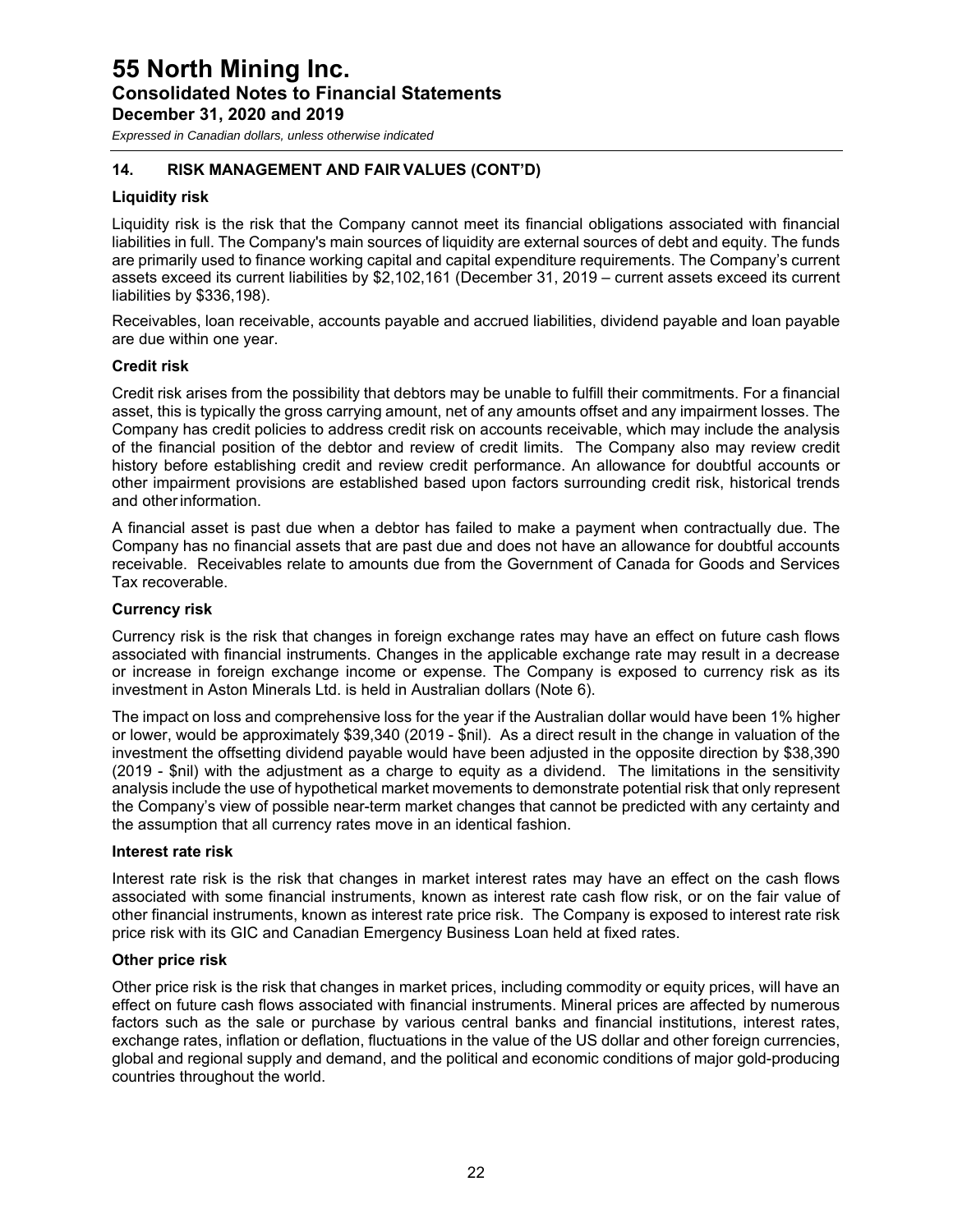*Expressed in Canadian dollars, unless otherwise indicated*

#### **14. RISK MANAGEMENT AND FAIR VALUES (CONT'D)**

#### **Fair values**

The fair values of the Company's financial assets and liabilities consisting of cash, receivables, loan receivable, accounts payable and accrued liabilities and dividends payable approximate their recorded values as at December 31, 2020 and December 31, 2019 due to their short-term nature. The fair value of the Canadian Emergency Business Account is impacted by changes in market interest rates which can result in differences between the carrying value of the instruments. The fair value of the Canadian Emergency Business Account has been estimated based on a loan with an interest rate of 5% with a term of 2 years. The estimated fair value at December 31, 2020 is \$27,211 (2019 - \$nil).

The Company's financial assets are classified as level 1 except for its GIC investment which is classified as level 2 (2019 - level 1 except for investments which is classified as level 2). The Company's financial liabilities are classified as level 2 (2019 – level 2).

Fair value is an estimate of the amount at which items might be exchanged in an arm's length transaction between knowledgeable willing parties who are under no compulsion to act. Fair value should not be interpreted as an amount that could be realized in immediate settlement of the instruments. The estimate of fair value at the end of the periods may not represent fair values at any other date. The determination of fair value is also affected by the use of judgment and by uncertainty.

#### **15. LOSS PER SHARE**

The calculation of basic and diluted loss per share for the years ended December 31, 2020 and 2019, was based on total loss attributable to common shareholders of \$2,508,014 (2019 - \$353,220) and a weighted average number of common shares outstanding of 76,945,971 (2019 - 57,183,819).

| Balance, December 31, 2018                                           | S | 17,225    |
|----------------------------------------------------------------------|---|-----------|
| Flow-through share premium liability incurred                        |   | 212,007   |
| Settlement of flow-through share liability on incurring expenditures |   | (19,137)  |
| Balance, December 31, 2019                                           | S | 210.095   |
| Flow-through share premium liability incurred                        |   | 567,104   |
| Settlement of flow-through share liability on incurring expenditures |   | (248,358) |
| Balance, December 31, 2020                                           |   | 528.841   |

#### **16. FLOW-THROUGH SHARE PREMIUM LIABILITY**

During the years ended December 31, 2020 and 2019, the Company incurred qualified flow through funded exploration expenditures, fulfilling its commitment under the flow through financing from the year ended December 31, 2020 and 2019. The Company must spend \$1,995,624 (2019 - \$792,810) on qualified flow through funded exploration expenditures before December 31, 2021 (2019 - December 31, 2020).

#### **17. SUBSEQUENT EVENTS**

Subsequent to year-end the Company closed an additional tranche of a non-brokered private placement for gross proceeds of \$310,000 in flow-through financing. The financing consisted of 1,550,000 units priced at \$0.20. Each unit is comprised of one common share and one common share purchase warrant entitling the holder to acquire one additional common share of the Company at a price of \$0.30 per share for 48 months from the date of closing. As compensation for this financing, a total of \$21,000 was paid in cash and 105,000 finders warrants were issued, with each warrant exercisable to purchase common share at a price of \$0.30 for a period of 48 months from closing.